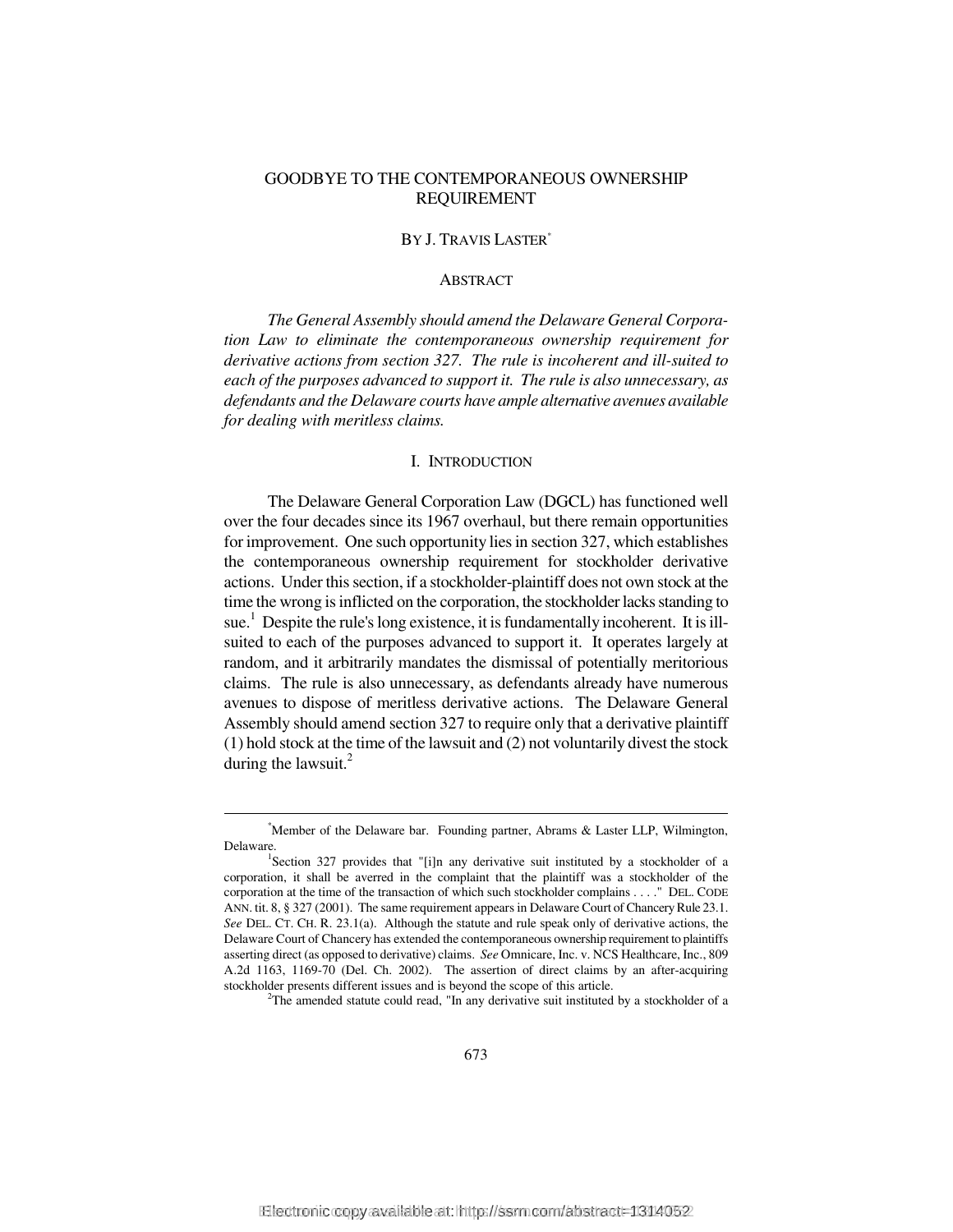#### II. THE 1967 REVISION: MAINTAINING THE STATUS QUO

Section 327 is "the only statutory provision dealing with derivative actions."<sup>3</sup> It originally was adopted in  $1945<sup>4</sup>$ . As part of the 1967 revision of the DGCL, the Delaware Corporation Law Revision Committee commissioned a review of the DGCL by Professor Ernest L. Folk, III, of the University of Virginia School of Law. In his section entitled "Shareholder Derivative Suits," Professor Folk recommended that Delaware maintain the status quo: "The view of this Report is that the existing Delaware controls are adequate to bar abuse of the derivative action, unless the premise (rejected by this Report) is that all shareholder suits are undesirable and should be discouraged."5

Professor Folk identified the "existing controls" as: (1) the requirement of contemporaneous stock ownership, (2) demand upon directors, and (3) mandatory court approval for settling or dismissing actions.<sup>6</sup> He concluded that:

[t]ogether these procedures bar the purchased suit, require reasonable exhaustion of intra-corporate remedies, and bar secret settlements and pay-offs. Of these, court approval for dismissed or settled action is the most important and effective device, and at the same time the fairest method for balancing the corporate interest in immunity from groundless or "strike" actions and the policy favoring private enforcement of fiduciary duties.<sup>7</sup>

Professor Folk concluded that "[a]ccordingly, the recommendation of this Report is that the present system of controls be retained intact (with one or two minor changes) and that no additional restrictions be imposed, at least absent a 'clear and present danger' of abuses with which existing procedures are patently unable to cope with  $[sic]$ ."<sup>8</sup>

In commenting specifically on the contemporaneous ownership requirement, Professor Folk's observations were brief: "This [contemporaneous

-

corporation, it shall be averred that the plaintiff is a stockholder of the corporation." The amended statute, thus, would retain the continuous ownership requirement, which mandates that a stockholder own stock at the time of the lawsuit and continuously throughout its prosecution.

 $^{3}$ 2 EDWARD P. WELCH ET AL., FOLK ON THE DELAWARE GENERAL CORPORATION LAW § 327.1, at GCL-XIII-42 (5th ed. Supp. 2007).

 $^{4}$ 1945 Del. Laws c. 157.

<sup>5</sup> ERNEST L. FOLK, III, REVIEW OF THE DELAWARE CORPORATION LAW 97 (1967), *available at* http://law.widener.edu/LawLibrary/Research/OnlineResources/DelawareResources/ DelawareCorporationLawRevisionCommittee.aspx. 6

 $^{6}$ *Id.* 7 *Id.*

<sup>8</sup> *Id.* at 97-98.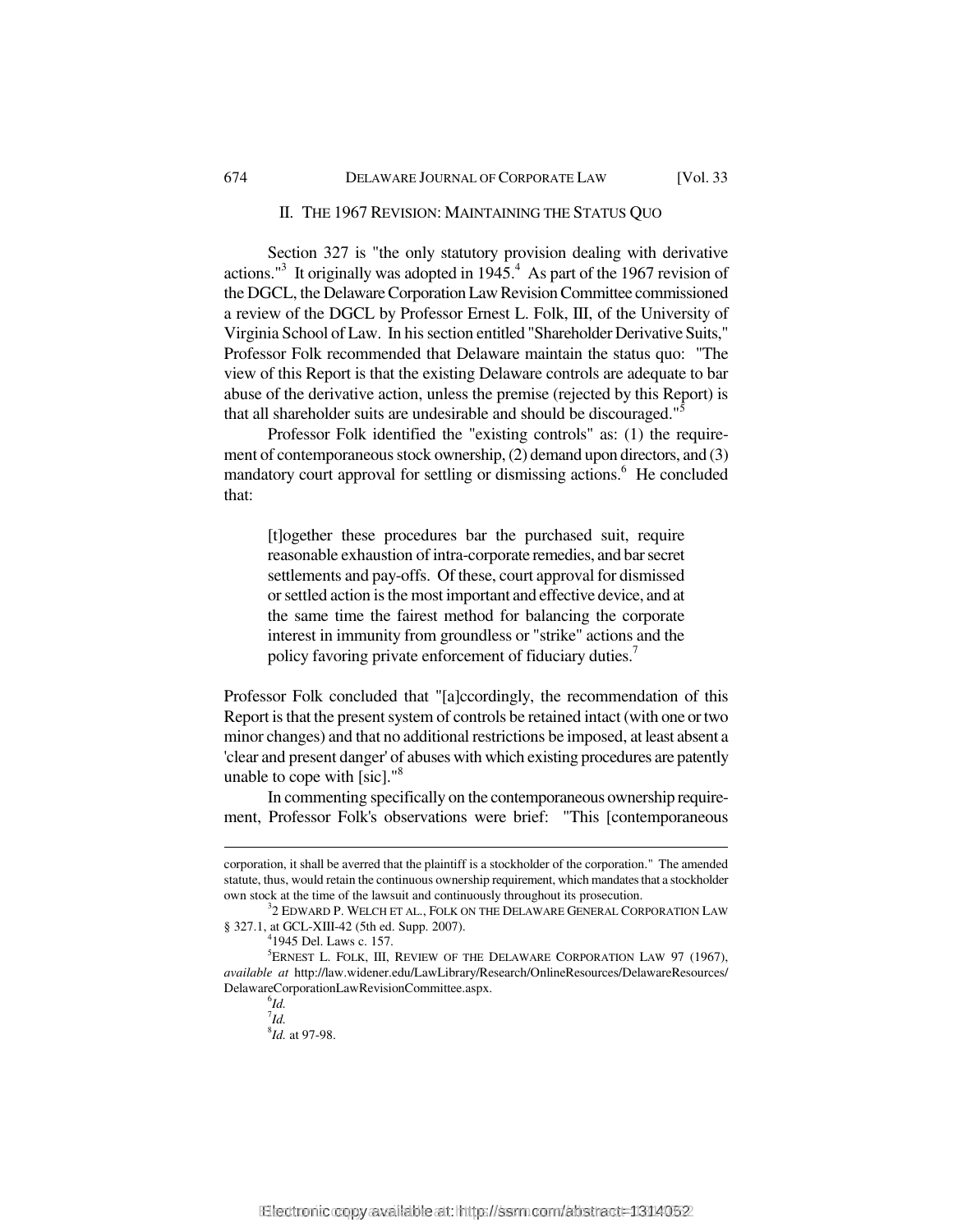ownership] requirement in Section 327 and Chancery Rule 23(b), precluding the evil of purchased rights to bring derivative actions, is unquestionably sound, and its language is adequate for the purpose."<sup>9</sup> In a footnote, Professor Folk recognized that "[s]ome writers view the contemporaneous ownership requirement as inconsistent with the concept of the suing shareholder as a guardian *ad litem* of the corporate interest suing for a corporate recovery."10 He continued: "Even though this is so, abolishing the Section 327 requirement does not follow, since clearly the policy of eliminating the purchased suit can outweigh the policy of effective private enforcement of fiduciary obligations. *In all events, this Report does not regard repeal of Section 327 as an open question*."11 Professor Folk recommended only that the statute be amended to "codify case-law permitting beneficial, equitable owners to bring actions" and to "codify the 'continuing wrong' theory, a judicial gloss on the literal wording of Section [327]."12

After receiving Professor Folk's report, the Delaware Corporation Law Revision Committee asked Irving Morris, a member of the committee and a leading member of the Delaware plaintiffs' bar, to review and comment on Professor Folk's recommendations for derivative actions.<sup>13</sup> Mr. Morris agreed with Professor Folk's overall views, but recommended that the committee not take the step of codifying the judicial decisions in this area.<sup>14</sup>

Mr. Morris's only comment on the contemporaneous ownership rule appeared as an aside. In recommending that the committee reject Professor Folk's call to amend section 327 to codify the principle that beneficial holders can sue derivatively, Mr. Morris observed that "an equitable stockholder may bring a derivative action *provided, of course, he was a stockholder at the time of the [wrong] . . . as required by Section 327.*" 15 He thus took section 327 as a given.

Professor Folk, Mr. Morris, and the committee do not appear otherwise to have addressed the contemporaneous ownership requirement. Based on Professor Folk's report and Mr. Morris's memorandum, the committee did not

 $\frac{1}{\sqrt{9}}$ FOLK*, supra* note 5, at 98 (citing Rosenthal v. Burry Biscuit Corp., 60 A.2d 106 (Del. Ch. 1948)).<br><sup>11</sup>*Id.* (emphasis added).<br><sup>12</sup>*Id.* at 97-98.<br><sup>13</sup>Memorandum from Irving Morris to the Members of the Delaware Corporation Law

Revision Committee 1 (Oct. 1, 1964), *available at* http://law.widener.edu/LawLibrary/Research/ OnlineResources/DelawareResources/DelawareCorporationLawRevisionCommittee.aspx. 14*Id*. at 2. <sup>15</sup>*Id.* at 4 (emphasis added).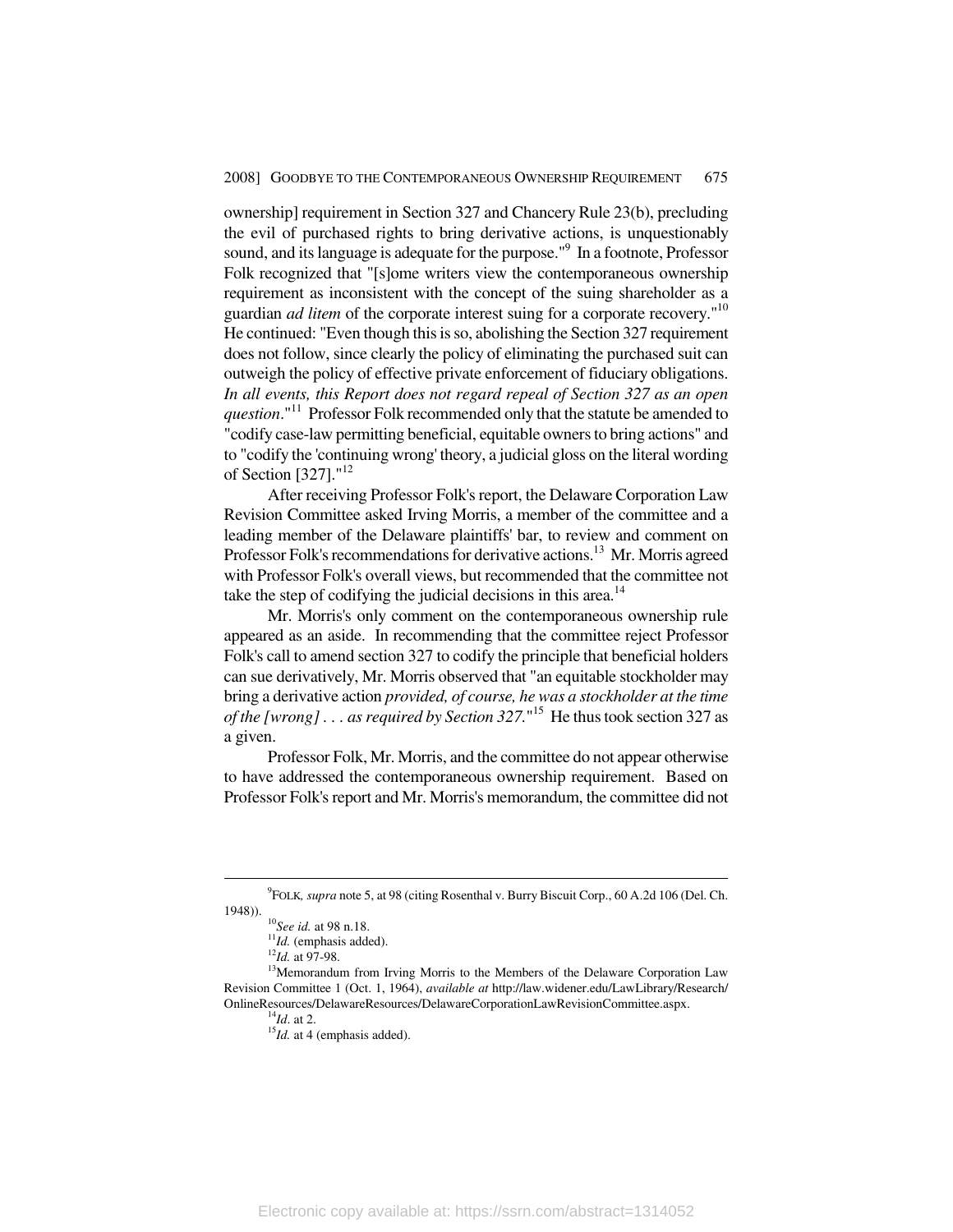make any changes in section 327. Forty years later, the time has come to reconsider these conclusions.

## III. INCOHERENCE AT THE OUTSET: A FUNDAMENTAL DISCONNECT WITH THE NATURE OF THE DERIVATIVE ACTION

As Professor Folk recognized, section 327 fundamentally conflicts with the basic nature of a derivative action.<sup>16</sup> Section 327 focuses on the stockholder asserting the claim. A derivative claim, however, belongs to the corporation, not the suing stockholder.

"Devised as a suit in equity, the purpose of the derivative action was . . . to protect the *interests of the corporation* from the misfeasance and malfeasance of 'faithless directors and managers.'"17 The fundamental purpose of a derivative action is "to *enforce a corporate right* that the corporation has refused for one reason or another to assert."<sup>18</sup> Any recovery goes to the corporation, not the suing stockholder.<sup>19</sup>

Because the corporation is the real party in interest, the stockholder's only right and interest in the derivative action is to cause the corporation to sue. $20$ 

The stockholder does not bring such a suit because *his* rights have been *directly* violated, or because the cause of action is *his*, or because *he* is entitled to the relief sought; he is permitted to sue in this manner *simply in order to set in motion the judicial machinery of the court* .... In fact, the plaintiff has no such direct interest; the defendant corporation alone has a direct interest  $\ldots$ <sup>21</sup>

<sup>&</sup>lt;sup>16</sup>See FOLK, *supra* note 5, at 98 n.18 (observing that "[s]ome writers view the contemporaneous ownership requirement as inconsistent with the concept of the suing shareholder as a guardian *ad litem* of the corporate interest suing for a corporate recovery[,]" and then noting "[e]ven though this is so").

 $t_{17}$  Kamen v. Kemper Fin. Servs., Inc., 500 U.S. 90, 95 (1991) (quoting Cohen v. Beneficial Loan Corp., 337 U.S. 541, 548 (1949)) (emphasis added).

 $18$ <sup>1</sup> R. FRANKLIN BALOTTI & JESSE A. FINKELSTEIN, THE DELAWARE LAW OF CORPORATIONS & BUSINESS ORGANIZATIONS § 13.9, at 13-20 (3d. ed. Supp. 2006) (emphasis

added). 19WELCH ET AL., *supra* note 3, at GCL-XIII-43 (citing Sternberg v. O'Neil, 550 A.2d 1105,

<sup>&</sup>lt;sup>20</sup>*In re* Maxxam, Inc./Federated Dev. S'holders Litig., 698 A.2d 949, 956 (Del. Ch. 1996). <sup>21</sup> Schoon v. Smith, 953 A.2d 196, 202 (Del. 2008) (quoting 4 POMEROY'S EQUITY

JURISPRUDENCE § 1095, at 278 (5th ed. 1941) (final emphasis added by Delaware Supreme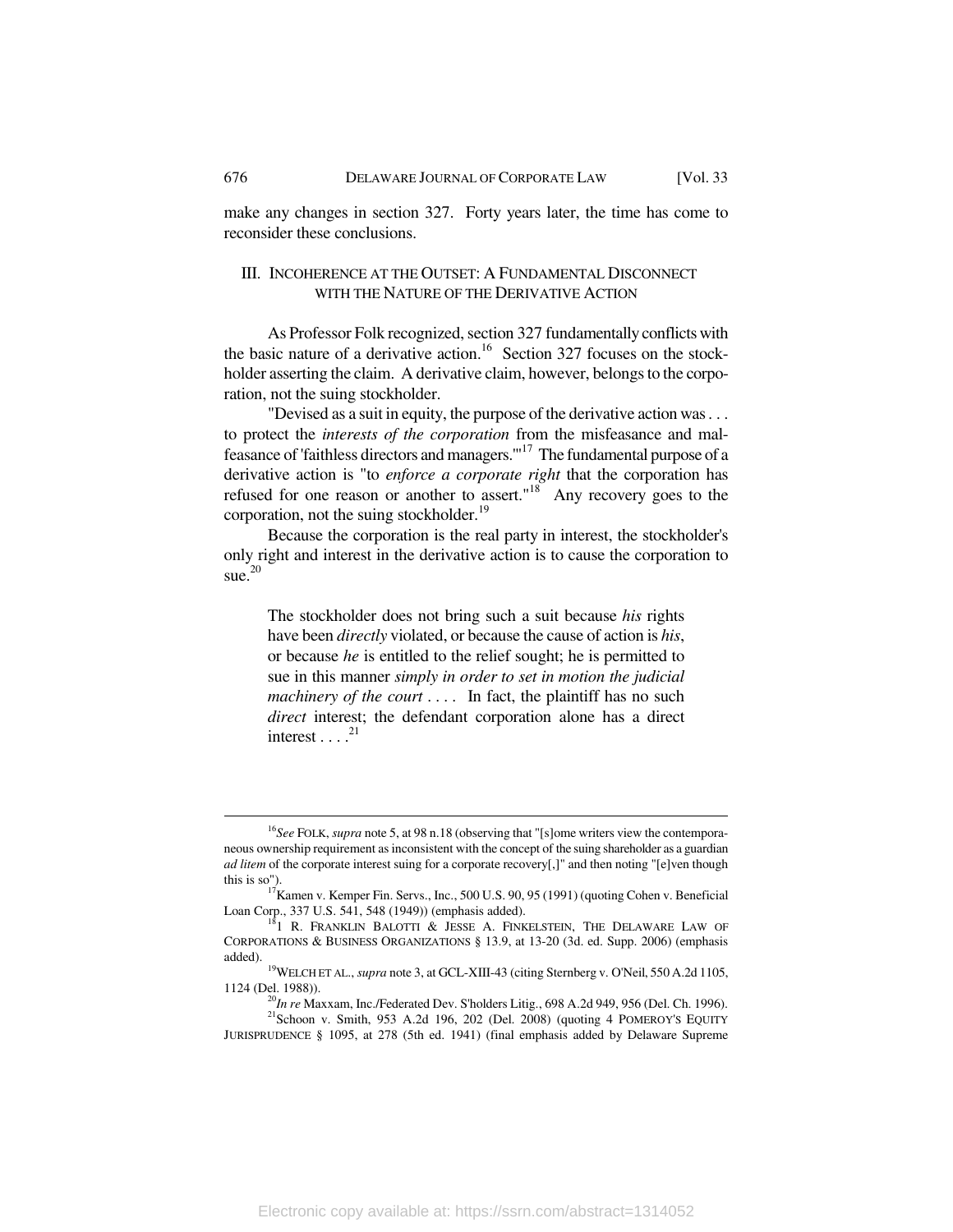As Professor Folk observed, the stockholder sues on behalf of the corporation in a manner analogous to "next friend" status.<sup>22</sup> Yet, in spite of the nature of a derivative claim, section 327 operates to dismiss corporate claims based on the peculiarities of the stockholders who assert them.

The illogic of section 327 becomes all the more apparent when the derivative action is bifurcated into its component parts. Under the standard formulation, the derivative suit has a twofold nature. First, it is the equivalent of a suit by the stockholders to compel the corporation to sue. Second, it is a suit by the corporation, asserted by the stockholders on its behalf, against those liable to it. $^{23}$  Of these two elements, the aspect more closely linked to the stockholder is the effort to compel the corporation to sue. The "wrong" for this portion of the action is the failure of the board to pursue an otherwise valid claim. That "wrong" is suffered by every current stockholder of the corporation, regardless of when they purchased their shares. An afteracquiring stockholder, therefore, should have standing to put the wheels of the derivative lawsuit into motion.

Once the lawsuit is properly commenced, the second aspect of the derivative action takes primacy, because it is the corporation's claim that is actually litigated. During this phase, the interests of the corporation are paramount. Indeed, it is because of the corporation's interests that Delaware authorized the device of the special litigation committee, by which a board of directors can reassert control over a derivative claim after the denial of a motion to dismiss.<sup>24</sup>

In light of the corporate nature of the claim, the timing of the stockholder-plaintiff's acquisition of shares should not interfere with the pursuit of the litigation on the corporation's behalf. From the corporation's standpoint, it does not matter who brings the claim or when the stockholder bought stock. The corporation benefits regardless. Accordingly, for a derivative claim, it should not matter whether the party asserting the cause of action purchased stock before or after the wrong.

## IV. INCOHERENCE OF PURPOSE: A RULE WITHOUT JUSTIFICATION

The contemporaneous ownership rule also lacks any coherent purpose. A series of rationales have been cited to justify the requirement. The rule's

Court)). <sup>22</sup>FOLK, *supra* note 5, at 98.

<sup>&</sup>lt;sup>23</sup>WELCH ET AL., *supra* note 3, at GCL-XIII-44. *See also* Aronson v. Lewis, 473 A.2d 805, 811 (Del. 1984) ("The nature of the action is two-fold. First, it is the equivalent of a suit by the shareholders to compel the corporation to sue. Second, it is a suit by the corporation, asserted by the shareholders on its behalf, against those liable to it.").

<sup>&</sup>lt;sup>24</sup> See, e.g., Zapata Corp. v. Maldonado, 430 A.2d 779, 784-85 (Del. 1981).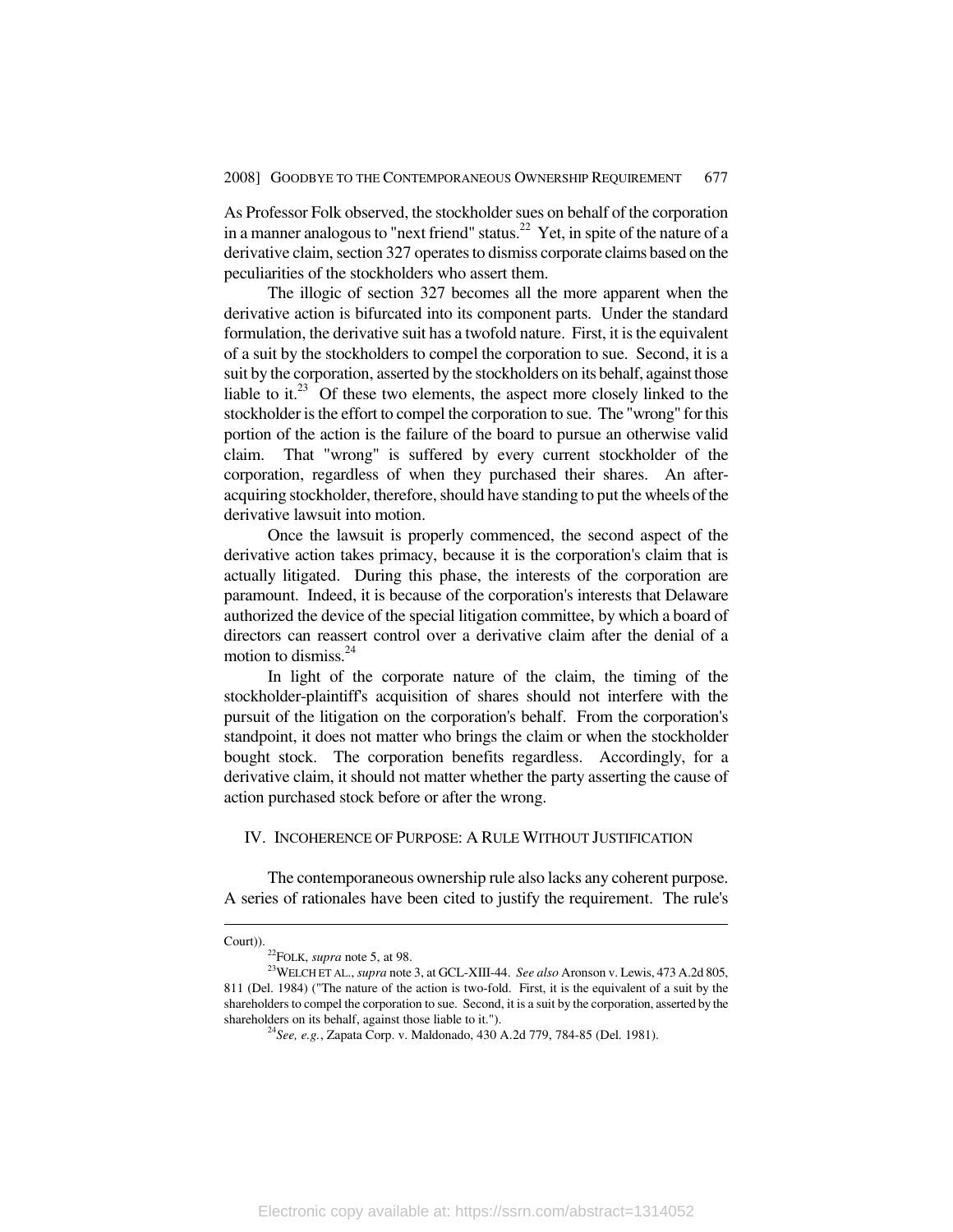original purpose was to prevent the collusive creation of federal diversity jurisdiction. In Delaware, the rule was historically justified as a means of avoiding the "evil"<sup>25</sup> of a stockholder purchasing shares and subsequently filing suit. Most recently, it has been justified as preventing meritless strike suits. None of these purposes fit coherently with the operation or impact of the rule, nor do they support the continued inclusion of section 327 in the DGCL.

## A. *Preventing Collusive Federal Jurisdiction*

The contemporaneous ownership requirement originally was created as a matter of equity in 1881 by the United States Supreme Court.<sup>26</sup> The Court crafted the rule to prevent corporations from manufacturing diversity jurisdiction for claims against third parties. $27$ 

The problem the Supreme Court identified was that "the corporations created by the laws of the States bring a large part of their controversies with their neighbors and fellow-citizens into the courts of the United States for adjudication, instead of resorting to the State courts, which are their natural, their lawful, and their appropriate forum."28 As the Court explained,

It is not difficult to see how this has come to pass. A corporation having such a controversy, which it is foreseen must end in litigation, and preferring for any reason whatever that this litigation shall take place in a Federal court, . . . has recourse to a holder of one of its shares, who is a citizen of another State. This stockholder is called into consultation, and is told that his corporation has rights which the directors refuse to enforce or to protect. He instantly demands of them to do their duty in this regard, which of course they fail or refuse to do, and thereupon he discovers that he has two causes of action entitling him to equitable relief in a court of chancery; namely, one against his own company . . . for refusing to do what he has requested them to do; and the other against the party which contests the matter in controversy with that corporation. These two causes of action he combines in an equity suit in the Circuit Court of the United

<sup>&</sup>lt;sup>25</sup>Rosenthal v. Burry Biscuit Corp., 60 A.2d 106, 111 (Del. Ch. 1948).<br><sup>26</sup>See Hawes v. Oakland, 104 U.S. 450, 461 (1881).

<sup>&</sup>lt;sup>27</sup>See Burry Biscuit, 60 A.2d at 111 n.4. <sup>28</sup>*Hawes*, 104 U.S. at 452.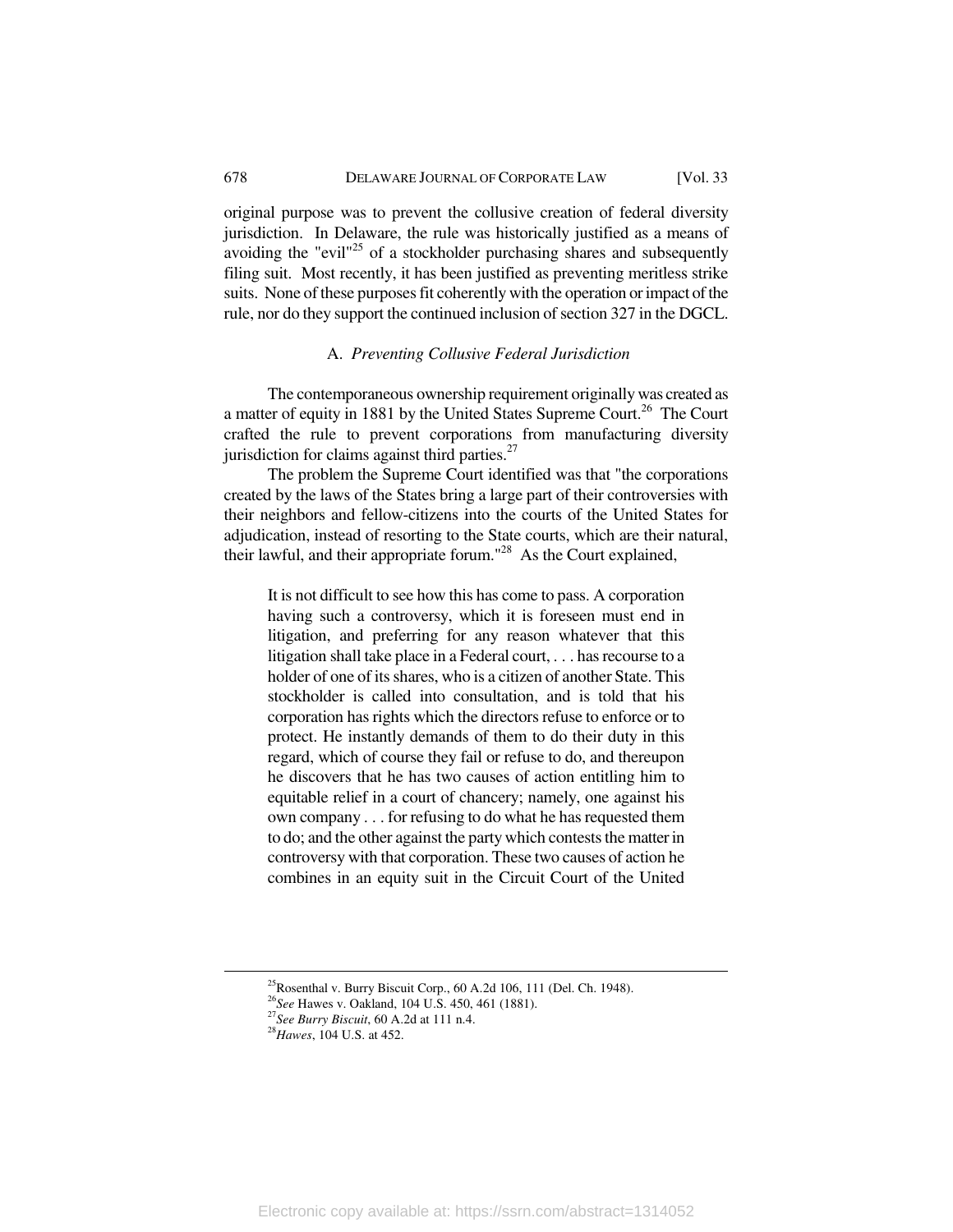States, because he is a citizen of a different State, though the real parties to the controversy could have no standing in that court.<sup>29</sup>

The Supreme Court further observed that "[i]f no non-resident stockholder exists, a transfer of a few shares is made to some citizen of another State, who then brings the suit." $30$ 

To put a halt to these abuses, the Supreme Court instructed the federal courts to begin enforcing a recently adopted statute that empowered them to dismiss any action that appeared to result from an "improper and collusive" attempt to create federal jurisdiction. $31$  The Court went on to articulate a list of requirements for a derivative action. This list included, without explanation, the requirement that the plaintiff allege that he "was a shareholder at the time of the transactions of which he complains, or that his shares have devolved upon him since by operation of law. $132$ 

The problem of collusively created *federal* diversity jurisdiction obviously does not afflict the *state* courts of Delaware, whose jurisdiction does not turn on diversity of citizenship. The Delaware Court of Chancery generally has jurisdiction over equitable matters such as a stockholder derivative action involving a Delaware corporation, regardless of the citizenship of the stockholder-plaintiff. The purpose that animated the original creation of the contemporaneous ownership requirement, therefore, cannot justify the Delaware version that appears in section 327.

# B. *Preventing the "Evil" of a Purchased Lawsuit*

Although Delaware courts have noted the federal origins and the seminal purpose of the contemporary ownership rule, they understandably have not relied on them. Instead, according to Delaware case law, section 327 and its predecessor "were enacted solely 'to prevent what has been considered an evil, namely, the purchasing of shares in order to maintain a derivative action designed to attack a transaction which occurred prior to the purchase of

<sup>&</sup>lt;sup>29</sup>*Id.* at 452-53.<br><sup>30</sup>*Id.* at 453.<br><sup>31</sup>*Id.* at 459.<br><sup>32</sup>*Hawes*, 104 U.S. at 461. The Supreme Court also introduced the requirements of demand and demand futility:

<sup>[</sup>H]e should show to the satisfaction of the court that he has exhausted all the means within his reach to obtain, within the corporation itself, the redress of his grievances, or action in conformity to his wishes . . . . And he must show a case, if this is not done, where it could not be done, or it was not reasonable to require it.

*Id.* at 460-61.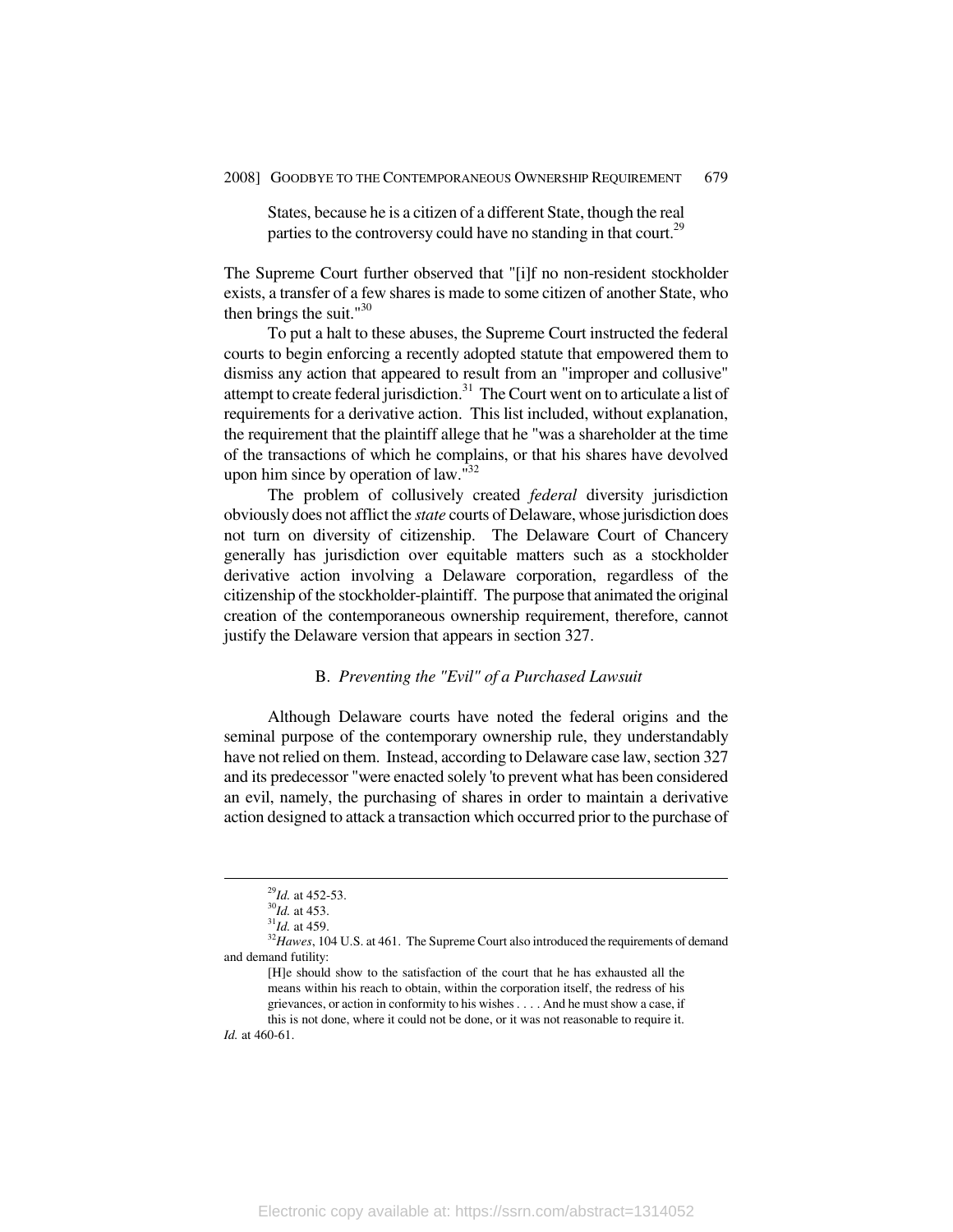the stock."<sup>33</sup> Indeed, preventing this "evil" has been described as the "sole purpose of section  $327.^{134}$  As part of the 1967 revision process, Professor Folk cited this purpose as well, describing it without analysis as "unquestionably sound."35

Perhaps because the premise has never been questioned, the cases do not explain why a lawsuit by an after-acquiring stockholder constitutes an "evil."<sup>36</sup> From a Delaware law perspective, the "evil" cannot lie in the transfer of the right to sue. Equitable claims for breach of fiduciary duty, such as those typically asserted in derivative actions, are freely assignable under Delaware  $law.<sup>37</sup>$ 

Nor can the evil lie in the transfer of the right to sue as an incident of the transfer of shares. Delaware courts are able to grant defendants broad transactional releases precisely because the right to sue passes with transferred shares. In a March 2008 decision, the Delaware Supreme Court reaffirmed the long-standing proposition that the right to sue passes from the person who held shares as of the date of injury to "their transferees, successors, and assigns."<sup>38</sup>

[W]hen a claim is asserted on behalf of a class of stockholders challenging the fairness of the terms of a proposed transaction

<sup>&</sup>lt;sup>33</sup>Schoon v. Smith, 953 A.2d 196, 203 (Del. 2008) (quoting Rosenthal v. Burry Biscuit

Corp., 60 A.2d 106, 111 (Del. Ch. 1948)). <sup>34</sup>Shaev v. Wyly, No. 15,559-NC, 1998 Del. Ch. LEXIS 2, at \*13 n.19 (Del. Ch. Jan. 6, 1998).

<sup>&</sup>lt;sup>35</sup>See FOLK, *supra* note 5, at 98 (describing the purpose of section 327 as "precluding the evil of purchased rights to bring derivative actions").<br><sup>36</sup>The Delaware Court of Chancery likewise did not explain the "evil" when extending the

contemporaneous ownership rule to direct actions. *See* Omnicare, Inc. v. NCS Healthcare, Inc., 809 A.2d 1163, 1169 (Del. Ch. 2002). The court took as a given that there was "a longstanding Delaware public policy against the 'evil' of purchasing stock in order 'to attack a transaction which occurred prior to the purchase of the stock.'" *Id.* (quoting *Burry Biscuit*, 60 A.2d at 111). After noting that "[t]he policy against purchasing lawsuits involving the internal relations of Delaware corporations was codified in the derivative suit context by [section 327]," the court held that "[t]he policy animating [section 327] is not however, limited to derivative claims alone" but rather "is derived from 'general equitable principles . . . . '" *Id.* at 1169-70 (citation omitted). Having started from the premise that Delaware has a "strong policy against the purchase of a lawsuit," it was a simple matter to apply that policy, unexamined, to bar direct actions by after-acquiring stockholders. *Id.* at 1170.

<sup>&</sup>lt;sup>37</sup>See In re Emerging Commc'ns., Inc. S'holders Litig., No. 16,415, 2004 Del. Ch. LEXIS 70, at \*106-07 (Del. Ch. May 3, 2004) (revised June 4, 2004). Generally a right of action is transferable if it is the type of claim that would survive the death of the assignor and pass to his personal representative. *See* Indus. Trust Co. v. Stidham, 33 A.2d 159, 160-61 (Del. Super. Ct. 1942). By statute in Delaware, "All causes of action, except actions for defamation, malicious prosecution, or upon penal statutes shall survive." DEL. CODE ANN. tit. 10, § 3701 (2008). 38*In re* Phila. Stock Exch., Inc., 945 A.2d 1123, 1139 (Del. 2008).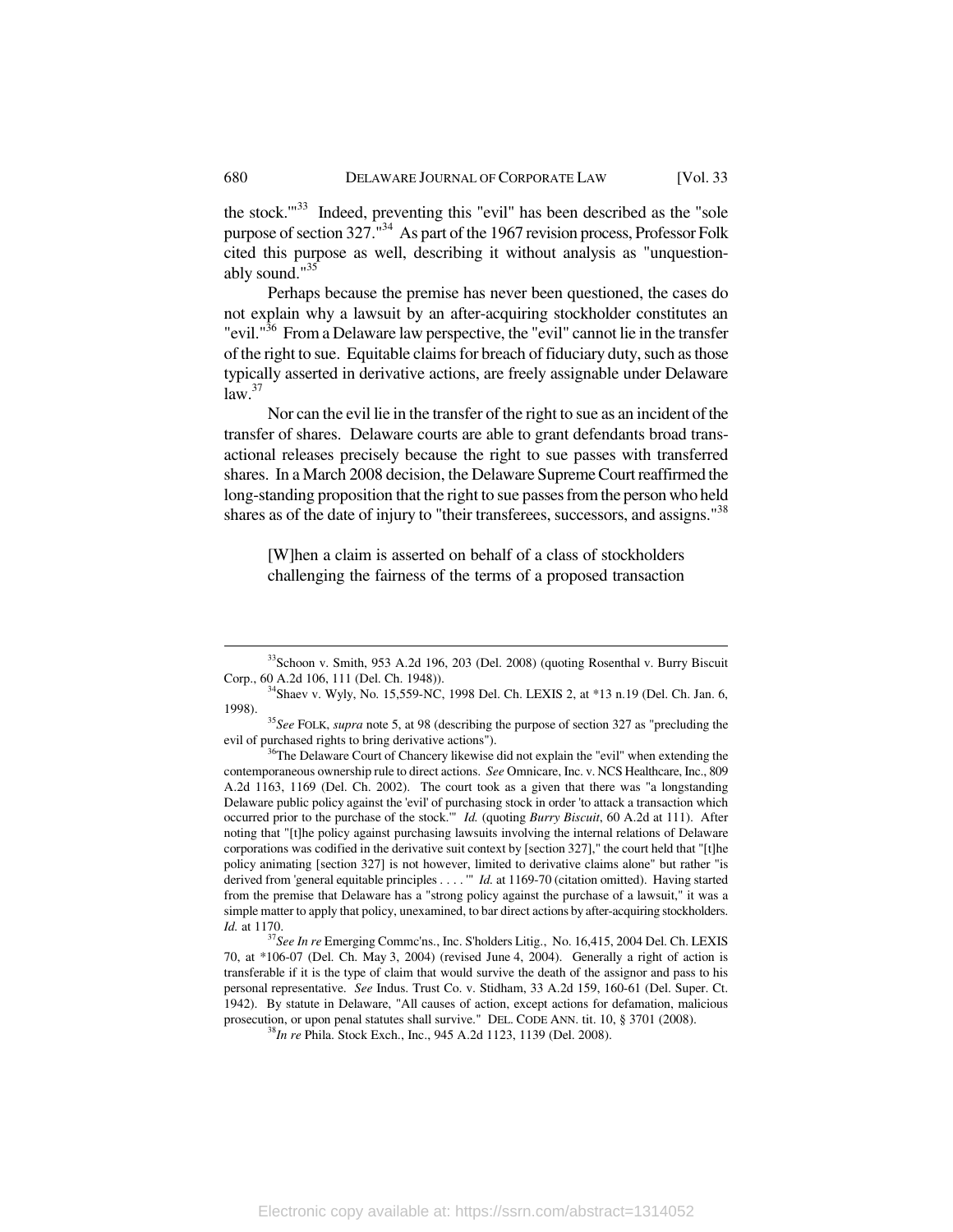under Delaware law, the class will ordinarily consist of those persons who held shares as of the date the transaction was announced and their transferees, successors and assigns.<sup>39</sup>

This is possible because when a stockholder sells shares, "the claim relating to the . . . transaction passe[s] to his purchaser," who then "enjoy[s] the benefits of  $\lceil$ it $\rceil$ ...."<sup>40</sup> This is true for both class and derivative claims.<sup>41</sup>

In the face of this case law, section 327 creates an incoherent situation in which the right to benefit from the lawsuit passes to the transferee, but the right to sue does not. Moreover, because the selling stockholder no longer has stockholder status, the right to sue with respect to those shares is extinguished by the sale.<sup>42</sup> Yet, somehow, the right to release claims—and to do so on behalf of both the selling stockholder and the purchasing stockholder survives and is transferred. There is a simple way to restore coherence: if the right to participate in a settlement and receive the benefits passes to a successor stockholder, the right to assert the claim likewise should pass to a successor stockholder.

[I]t is unavoidable that persons who sever their economic relationship with the corporation during the litigation will not benefit from a settlement or a judgment in favor of the class. Those persons are viewed as having sold their interest in the claim with their shares, and there is nothing unfair or unreasonable about a judgment that bars their later assertion of an insubstantial claim for money damages alleged to arise out of the same act or transaction.

*Id.* at 879.<br><sup>42</sup>*See* Lewis v. Anderson, 477 A.2d 1040, 1049 (Del. 1984) ("A plaintiff who ceases to be a shareholder, whether by reason of a merger or for any other reason, loses standing to continue a derivative suit.").

 <sup>39</sup>*In re* Prodigy Commc'ns Corp. S'holders Litig., No. 19,113, 2002 Del. Ch. LEXIS 95, at \*11 (Del. Ch. July 26, 2002) (quoting *In re* Triarc Cos., Class & Derivative Litig*.*, 791 A.2d 872,

<sup>&</sup>lt;sup>40</sup>*Id.* at \*13. <sup>41</sup>*See In re Triarc*, 791 A.2d at 875 ("Those persons [who sold their shares] chose to dissociate their economic interests from the corporation and, by doing so, to forego the opportunity to benefit from either the equitable relief aspects of the class claims or the potential benefit to the corporation from the derivative claims."). In *Triarc*, the Delaware Court of Chancery approved a settlement that released the class and derivative claims that could have been asserted by stockholders who sold their shares following the wrong but prior to the judgment, despite the fact that those persons did not receive any consideration from the settlement. The court readily accepted that the after-acquiring stockholders were receiving the principal benefits of the settlement, with no benefits for the selling stockholders. *Id.* at 878-79.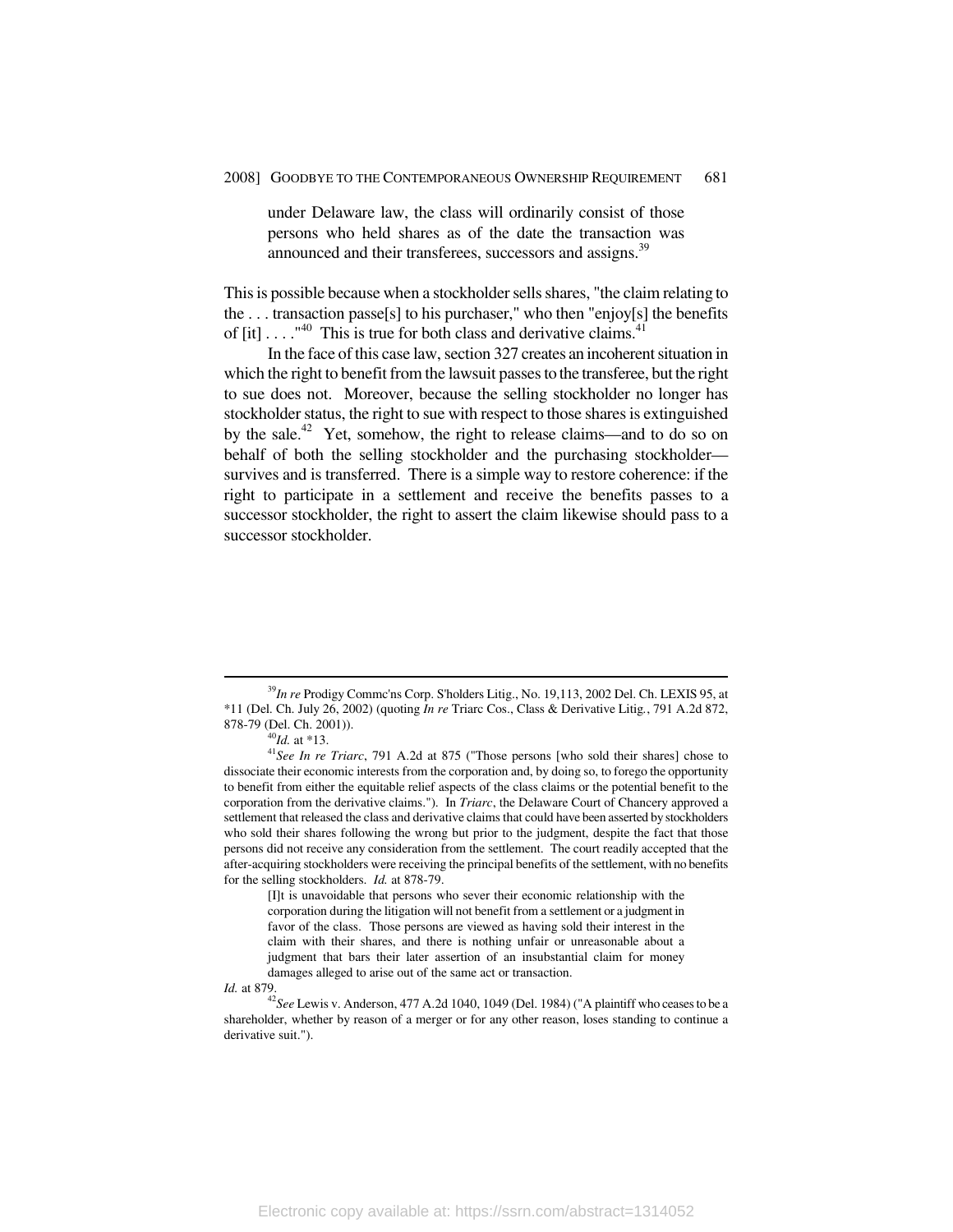#### C. *The "Evil" of "Litigious Motives"*

Since the mere transfer of the right to sue to a successor stockholder is not inherently "evil," the next gradation of potential "evil" lies in the purchasing stockholder's intent. In this guise, the primary purpose behind the contemporaneous ownership rule is to prevent individuals from purchasing shares "with litigious motives."<sup>43</sup> The rule prevents courts "from being used to litigate purchased grievances or from becoming a party to speculative suits against corporations."44

The obvious problem with this explanation is that section 327 does not turn on intent. Motivation is not mentioned in the statute, and the courts have not applied any intent-based test. To the extent the contemporaneous ownership rule is premised on identifying those stockholders who purchased shares with litigious motives, the rule does not serve its purpose.<sup>45</sup>

Without any inquiry into individual intent, the attempt to justify section 327 as a rule against "litigious motives" recalls the venerable doctrines of champerty and maintenance.<sup>46</sup> In Delaware, however, these doctrines were never applied in the same manner as section 327, viz., as an across-the-board

 <sup>43</sup>*See* Ala. By-Prods. Corp. v. Cede & Co., 657 A.2d 254, 264 n.12 (Del. 1995) (identifying the policy underlying section 327 as concern about suits brought by "an individual [who] purchases stock in a corporation with purely litigious motives"); Schreiber v. Bryan, 396 A.2d 512, 516 (Del. Ch. 1978) (same); *see also* Sarah Wells, Comment, *Maintaining Standing in a Shareholder Derivative Action*, 38 U.C. DAVIS L. REV. 343, 349 (2004) (asserting that the "ownership period requirements" for derivative actions "seek to identify plaintiffs who will best represent the injured corporation" and that "[o]f foremost concern is the prevention of purchased lawsuits by professional

 $^{44}$ 13 WILLIAM MEADE FLETCHER ET AL., FLETCHER CYCLOPEDIA OF THE LAW OF PRIVATE CORPORATIONS § 5981.10 (perm ed., rev. vol. 2004). 45DEL. CODE ANN. tit. 8, § 327 (2001). The absence of intent-based language in section 327

contrasts with section 220 of the DGCL, which explicitly requires a stockholder seeking books and records to have a "proper purpose" for making the requested. *Id.* § 220(b). Delaware courts apply this requirement by inquiring on a case-by-case basis into the individual motives of the stockholder seeking the books and records. *See, e.g.*, CM & M Group, Inc. v. Carroll, 453 A.2d 788, 792 (Del. 1982) ("The paramount factor in determining whether a stockholder is entitled to inspection of corporate books and records is the propriety of the stockholder's purpose in seeking such inspection.

<sup>. . .</sup> The Court of Chancery is to determine the propriety of the purpose from the facts in each case.") (citations omitted). 46Maintenance is "officious intermeddling in a suit which in no way belongs to the

intermeddler, by maintaining or assisting either party to the action, with money or otherwise, to prosecute or defend it." 14 AM. JUR. 2D *Champerty & Maintenance* § 1 (2000). Champerty is "a type of maintenance in which the intermeddler makes a bargain with one of the parties to the action to be compensated out of the proceeds of the action." *Id.*; *see also* Gibson v. Gillespie, 152 A. 589, 593 (Del. Super. Ct. 1928) (describing champerty as "an agreement between the owner of a claim and a volunteer that the latter may take the claim and collect it, dividing the proceeds with the owner, if they prevail; the champertor to carry on the suit at his own expense").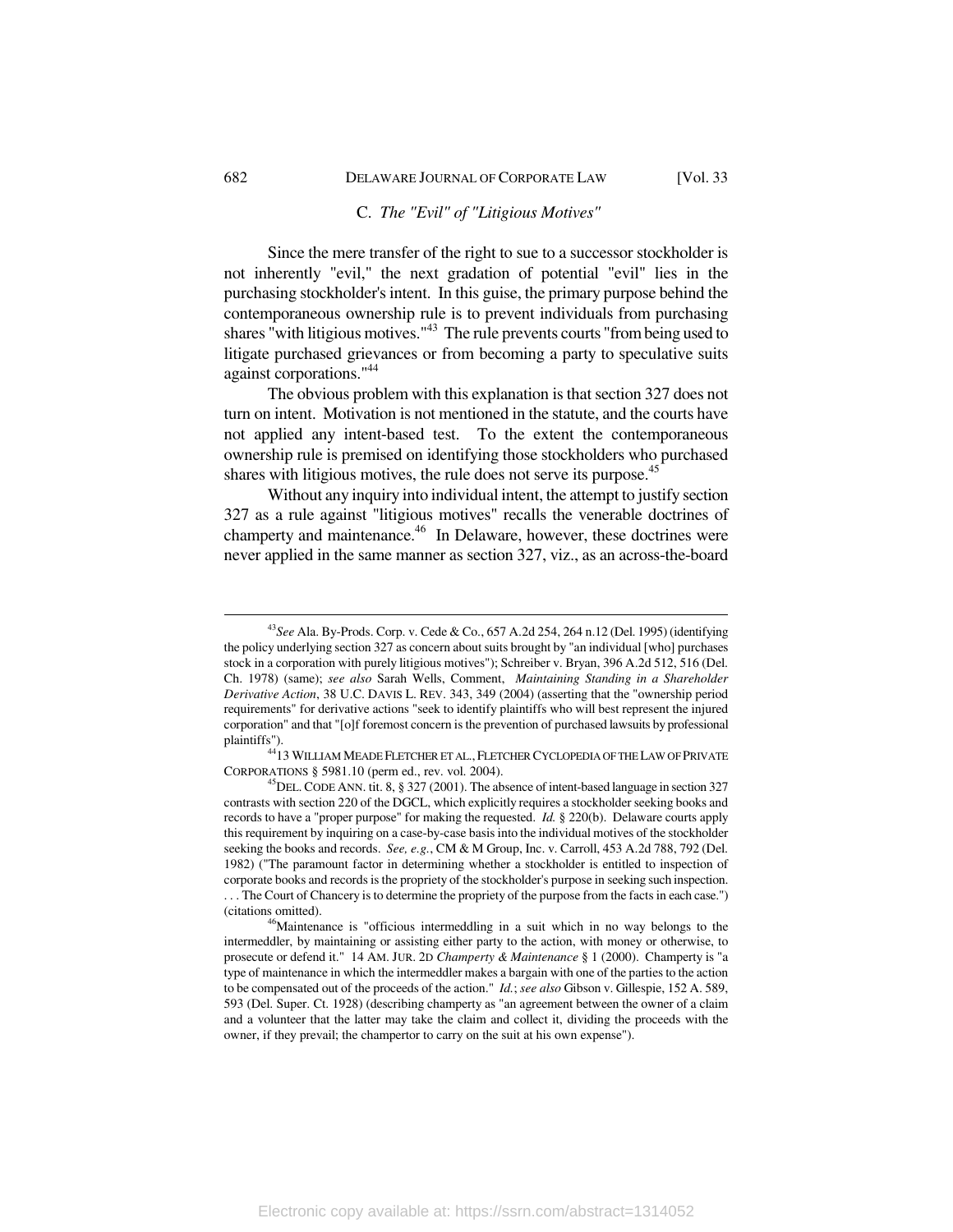bar to litigation. They only applied to "volunteers" or "strangers" to the dispute.<sup>47</sup> An assignment of claims was not void "where the assignee has some legal or equitable interest in the subject matter of the litigation independent from the terms of the assignment." $48 \text{ The purchase of stock, which necessarily}$ gives the acquirer an equitable interest in the underlying corporation, should satisfy this requirement.<sup>49</sup> Section 327's blanket rule, therefore, does not make sense as a modern day descendant of the otherwise near-extinct doctrines of champerty and maintenance.

A "litigious motives" rationale for section 327 also causes the statute to duplicate with a blanket rule the more discerning inquiry that a trial court already can conduct into the motives of a derivative plaintiff. In any derivative action, the stockholder sues in a representative capacity, and the defendants have the power to challenge the suitability of the derivative plaintiff, including the stockholder's motives for bringing suit.<sup>50</sup> A stockholder-plaintiff can be disqualified and dismissed for having improper motives or being otherwise unsuitable. $51$ 

Finally, any valid concern about "litigious motives" should depend on what the after-acquiring stockholder can achieve. If a derivative action could result in disproportionate recovery through an award of punitive damages, then the threat of "litigious motives" might have greater purchase. In an equitable

 $^{47}$ Drake v. Nw. Natural Gas Co., 165 A.2d 452, 454 (Del. Ch. 1960) (explaining that "the concept of common law champerty was never adopted in toto in Delaware, our courts having consistently declined to condemn as champertous, assignments in which the assignee had any legal or equitable interest in the subject matter other than by terms of the agreement under which the suit was brought").<br><sup>48</sup>St. Search Partners, L.P. v. Ricon Int'l, L.L.C., No. 04C-09-191-PLA, 2006 Del. Super.

LEXIS 200, at \*12 (Del. Super. Ct. May 12, 2006). 49*See In re* Emerging Commc'ns, Inc. S'holders Litig., No. 16,415, 2004 Del. Ch. LEXIS

<sup>70,</sup> at \*107 (Del. Ch. May 3, 2004) (revised June 4, 2004). In *Emerging*, the Delaware Court of Chancery upheld a plaintiff's attempt to assert breach of fiduciary duty claims on behalf of the former holders shares who sold the plaintiff the "litigation rights" associated with their shares. *Id.* at \*104-05. The court held that the agreement was not champertous and found no prejudice to the defendants because they would have faced a class claim on behalf of all stockholders in any event. *Id.* at \*107, 109. The same is true in a derivative lawsuit, where the prior holder and other continuing holders otherwise could assert the claim with no reduction in the potential liability to the corporation. The *Emerging* court cited two factors supporting its holding that the stockholder acquiring the rights had been a stockholder at the time of the challenged transaction and always had the right and standing to pursue a fiduciary duty claim. *Id.* at \*107. Since those observations merely echo the requirements of the contemporaneous ownership requirement, they do not provide

independent justification for the rule itself.<br><sup>50</sup>*See, e.g., In re* Dairy Mart Convenience Stores, Inc., No. 14,713, 1999 Del. Ch. LEXIS<br>94, at \*25-26 (Del. Ch. May 24, 1999), *reprinted in* 25 DEL. J. CORP. L. 411, 426-

<sup>&</sup>lt;sup>51</sup>Id. at \*29-31, *reprinted in* 25 DEL. J. CORP. L. at 428-30 (assessing motivations and suitability of derivative plaintiff that was a competitor of nominal defendant corporation).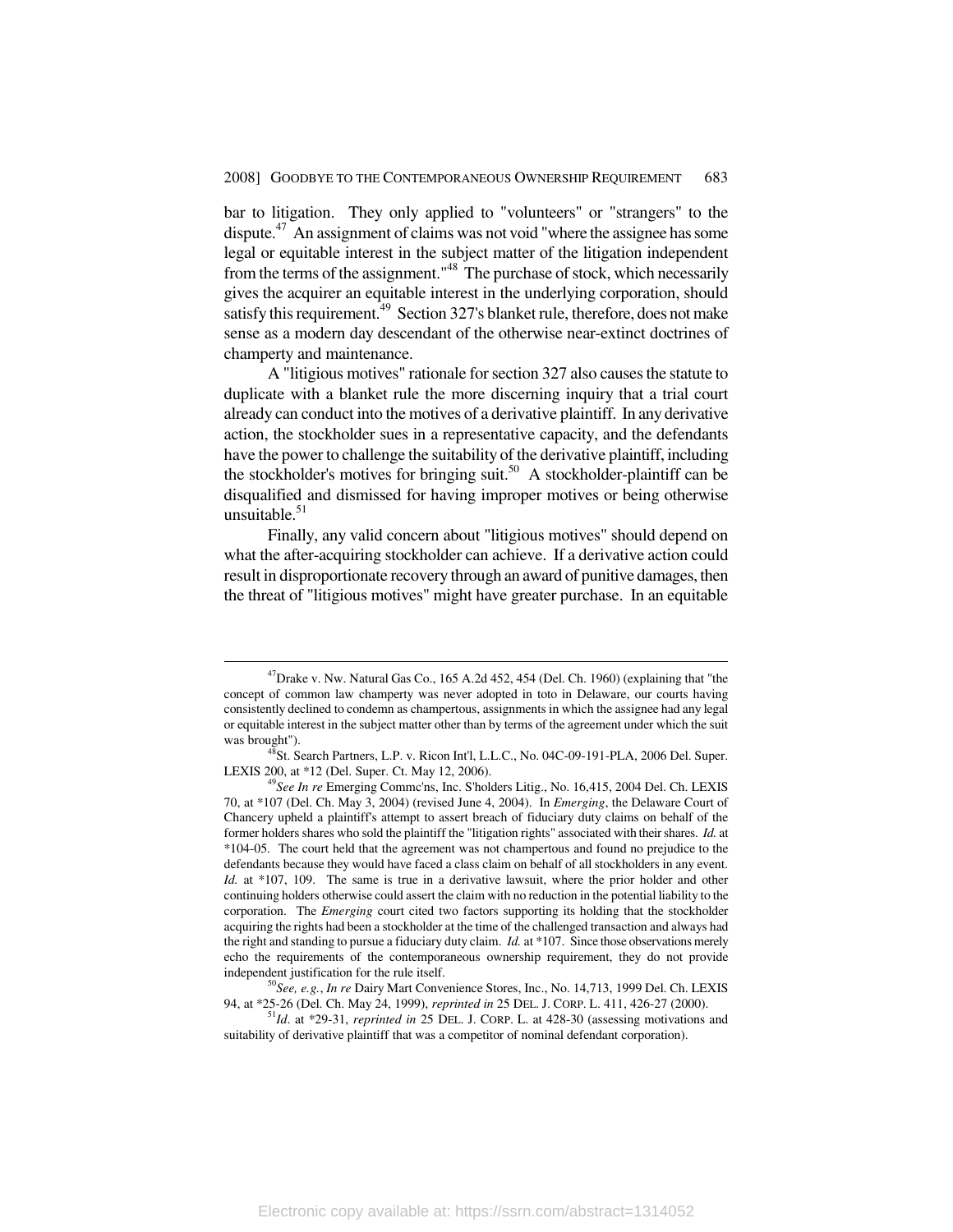claim such as a derivative action for breach of fiduciary duty, however, punitive damages are not available.<sup>52</sup> The Delaware Court of Chancery does not have jurisdiction to award punitive damages, only compensatory damages.<sup>53</sup> The most that a derivative plaintiff can achieve is to remedy the underlying wrong.

It may well be that in the absence of the contemporaneous ownership requirement, some stockholders would acquire shares with "litigious motives" and bring derivative lawsuits. Some of these lawsuits may also lack merit. Given the existing frequency of derivative litigation, however, any uptick (if there is one) should be marginal, and as discussed below, Delaware law in general, and defendants in particular, have numerous ways to deal with meritless claims and dispose of derivative actions. A plaintiff who can effectively vindicate corporate rights should not be prevented from conferring benefits on the corporation via a derivative action simply because the wrong occurred before the plaintiff purchased its shares.

### D. *The "Evil" of a "Windfall"*

Moving beyond "litigious motives," another proffered basis for the "evil" that animates section 327 is fear that the after-acquiring stockholder will obtain a "windfall." For example, "subsequent purchasers of shares could reap a windfall from any recovery in a derivative proceeding which was not considered in the purchase of their shares."54 This is said to occur because, "[o]nce the corporation recovers proceeds through the litigation, the stock price will increase, thus resulting in a windfall to the shareholder."<sup>55</sup> Under

 <sup>52</sup>Beals v. Wash. Int'l, Inc., 386 A.2d 1156, 1159 (Del. Ch. 1978) ("Traditionally and historically the Court of Chancery as the Equity Court is a court of conscience and will permit only what is just and right with no element of vengeance and therefore will not enforce penalties or forfeitures."). 53*Id.*; *accord* Gesoff v. IIC Indus. Inc., 902 A.2d 1130, 1154 (Del. Ch. 2006) ("Obviously,

the court cannot award punitive damages."); Xperex Corp. v. Viasystems Techs. Corp., LLC, No. 20,582-NC, 2004 Del. Ch. LEXIS 172, at \*11 n.13 (Del. Ch. July 22, 2004) ("I also must point out an issue not raised by either party—punitive damages. Viasystems' amended counterclaim seeks punitive damages as relief for various causes of action. Without mincing words, Viasystems' attempt to seek punitive damages in this Court is frivolous."). 54FLETCHER ET AL., *supra* note 44, § 5981.10; *see generally* Robbie G. Yates, Aurora

Credit Services, Inc. v. Liberty West Development, Inc.*: An Analysis of Shareholder Derivative* 

<sup>&</sup>lt;sup>55</sup>Yates, *supra* note 54, at 182 n.28; *see also* Wells, *supra* note 43, at 349 ("[S]o-called professional plaintiffs look for injured companies, as reflected in depressed stock prices, and purchase stock so that they may act as plaintiff in a derivative suit. They hope to reap a windfall in these purchased suits if the corporate fund is successfully replenished by a damage award.") (footnote omitted).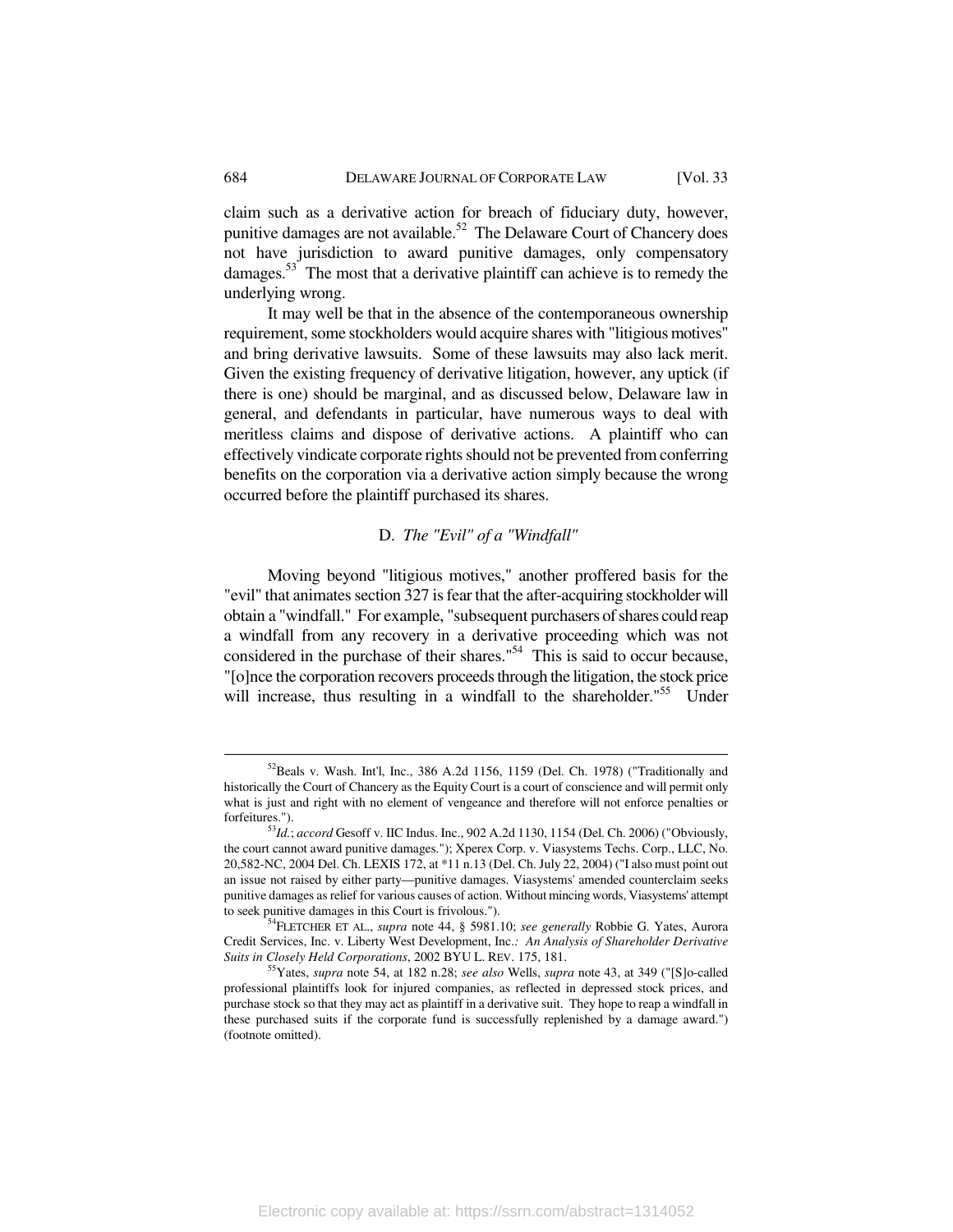this view, the continuous ownership requirement serves to "prevent shareholders from buying into a corporation at a devalued price and then receiving a windfall from advantageous litigation on matters that occurred prior to their ownership of the stock."56

The "windfall" concept does not make sense as a matter of financial and economic theory. If the corporation's shares are publicly traded and the underlying facts giving rise to the wrong have been disclosed, then the market price of the stock will take into account not only the loss in value resulting from the harm, but also the asset value of the contingent derivative claim.<sup>57</sup> As the Delaware courts have recognized, the value of a contingent derivative claim consists of the net potential recovery (i.e., net of attorneys' fees and other costs) discounted by the likelihood of success (taking into account all potential defenses).<sup>58</sup> When a stockholder sells, the value he receives takes into account the value of this contingent claim. When a purchasing stockholder buys, he pays the fair market value for the right to participate in the potential upside. An after-acquiring stockholder does not receive a "windfall" if the corporation is able to recover on the claim any more so than he receives a "windfall" if the corporation is able to beat its projected operating results. The after-acquiring stockholder simply realizes the contingent value he paid for when he acquired his shares.

Delaware decisions apply these principles. When determining the fair value of a Delaware corporation in a statutory appraisal under section 262 of the DGCL, $^{59}$  Delaware courts value the contingent assets represented by derivative claims on file at the time of the merger giving rise to appraisal rights.<sup>60</sup> Nothing bars after-acquiring stockholders from seeking appraisal and thereby benefiting from the value afforded by these claims. Indeed, stockholders can acquire shares and seek appraisal even after the announcement of the transaction giving rise to appraisal rights, so long as they

<sup>&</sup>lt;sup>56</sup>Yates, *supra* note 54, at 200.<br><sup>57</sup>This is a straight-forward result of the semi-strong theory of market efficiency. The same will be true for a private corporation or any private transaction in which the facts giving rise to the injury are known to both the buyer and seller and the transaction is negotiated at arms' length without any undue compulsion on either party.<br><sup>58</sup>*See, e.g.*, Onti, Inc. v. Integra Bank, 751 A.2d 904, 932 (Del. Ch. 1999) (valuing

derivative claims as an asset in an appraisal and holding that "*all* litigation must be factored in, and all defenses against it must be considered, in determining the value of contingent claims"); Gonsalves v. Straight Arrow Publishers, Inc., No. 8474, 1996 Del. Ch. LEXIS 106, at \*3-4 & n.1 (Del. Ch. Aug. 22, 1996) (finding "strong logic in including the net settlement value of such [derivative] claim[s] as an asset of the corporation for appraisal purposes" and subtracting "attorney's fees . . . from any estimated value").

<sup>&</sup>lt;sup>59</sup>DEL. CODE. ANN. tit. 8, § 262 (2001).<br><sup>60</sup>See Onti, 751 A.2d at 931-32; *Gonsalves*, 1996 Del. Ch. LEXIS 106, at \*3.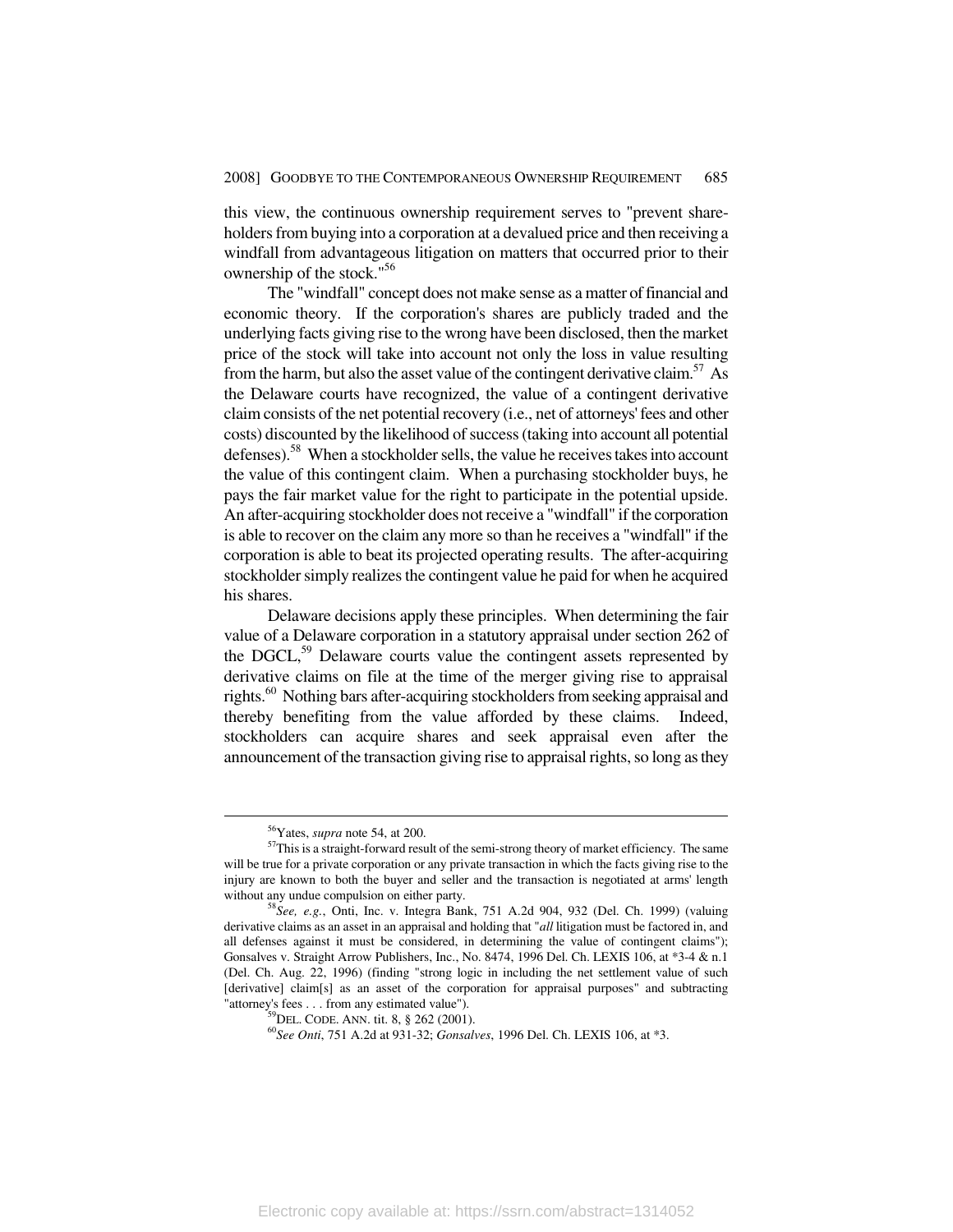hold their shares at the time of the merger. $61$  The derivative claim is simply an asset of the corporation, to be valued like any other asset.<sup>62</sup> The same principles have been applied when determining the value of a corporation in breach of fiduciary duty cases.<sup>63</sup>

Moreover, albeit in a different context, the Delaware Supreme Court has rejected the "windfall" theory. In *Lewis v. Anderson*, 64 the Delaware Supreme Court interpreted a different but similar-sounding aspect of section 327, the continuous ownership requirement.<sup>65</sup> Under this rule, a stockholder pursuing a derivative action must "maintain shareholder status throughout the litigation."<sup>66</sup> The derivative plaintiffs in *Lewis* owned stock in Conoco.<sup>67</sup> That entity merged with and into a wholly owned subsidiary of Du Pont in a stockfor-stock merger, with the plaintiffs receiving shares of Du Pont in return for their Conoco shares.<sup>68</sup> The defendants successfully argued that the plaintiffs lost standing to maintain their derivative action under the continuous ownership rule because they no longer held Conoco stock.<sup>69</sup> After the merger, Du Pont was the sole stockholder of Conoco, and the plaintiffs held Du Pont stock $10$ 

In an effort to avoid dismissal, the plaintiffs responded that application of the continuous ownership rule would "leave a 'wrong' unremedied."71 They argued that Du Pont and its "New Conoco" subsidiary would not be able to sue

 $^{65}$ *Id.* at 1046.<br> $^{66}$ *Id.* at 1042. <sup>67</sup>*Id.* at 1042. 68*Lewis*, 477 A.2d at 1042. 69*Id.*  $71$ *Id.* at 1050.

 <sup>61</sup>*In re* Transkaryotic Therapies Inc., No. 1554-CC, 2007 Del. Ch. LEXIS 57, at \*2-3, \*10- 11 (Del. Ch. May 2, 2007).<br><sup>62</sup>Nagy v. Bistricer, 770 A.2d 43, 55-56 (Del. Ch. 2000). The court stated:

<sup>[</sup>I]n certain circumstances an appraisal proceeding will require the court to value breach of fiduciary duty claims, . . . because those claims are part of the going concern value of the corporation whose entity value is being determined. Put a bit differently, because those claims are assets of the corporation being valued, the court must place a value on those assets in coming to a fair value determination.

*Id.* <sup>63</sup>*See* Oliver v. Boston Univ., No. 16,570-NC, 2006 Del. Ch. LEXIS 75, at \*83 (Del. Ch. Apr. 14, 2006), *reprinted in* 32 DEL.J. CORP. L. 242, 277 (2007) ("[I]n determining how the merger proceeds could fairly be allocated, the directors should have evaluated the derivative claims of which they had knowledge during the negotiation and merger processes."); Bomarko, Inc. v. Int'l Telecharge, Inc., No. 13,052, 1994 Del. Ch. LEXIS 51, at \*7 (Del. Ch. May 16, 1994) ("[B]reach of fiduciary duty claims that do not arise from the merger are corporate assets that may be included in the determination of fair value."), *aff'd*, 766 A.2d 437 (Del. 2000). 64477 A.2d 1040 (Del. 1984).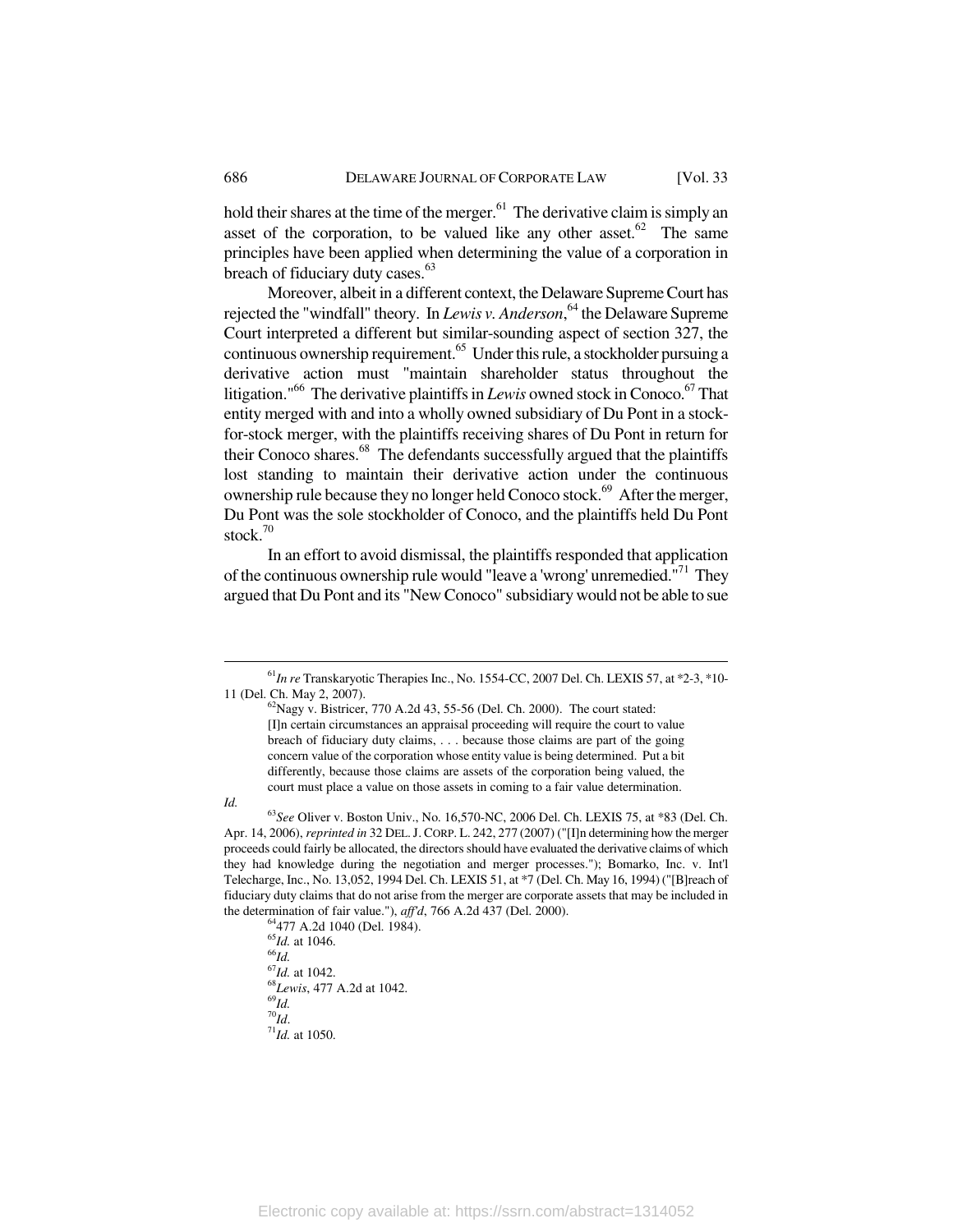"because any recovery would constitute an inequitable windfall" to Du Pont.<sup>72</sup> The windfall existed, plaintiffs argued, because Du Pont had received full value for its purchase price (in the form of Conoco) and yet would be recovering a portion of the purchase price through the suit.<sup>73</sup> The Delaware Supreme Court squarely rejected this argument:

If New Conoco were to proceed against Old Conoco's former management and obtain a recovery, it would not constitute a windfall .... New Conoco would be simply pursuing Old Conoco's assets [i.e., its derivative claims] and minimizing its liabilities. All such assets and liabilities clearly passed . . . to New Conoco. Such choses in action necessarily included the claim asserted by plaintiff in this action.<sup>74</sup>

The Delaware Supreme Court thus had no difficulty with Du Pont, the new corporate owner of all of the shares of Conoco, causing Conoco to pursue a derivative claim that existed prior to the time when Du Pont acquired the shares and receiving indirectly the benefit from any increase in Conoco's value. The Delaware Supreme Court correctly realized that neither "New Conoco" nor Du Pont received any "windfall" in this circumstance.

The Delaware Supreme Court's recognition that Conoco could bring "derivative" claims for the benefit of its after-acquiring stockholders highlights another oddity of the contemporaneous ownership requirement—it necessarily cannot apply to the corporation asserting a claim directly on its own behalf.<sup>75</sup> Yet a direct corporate action allows stockholders who bought their shares after the wrong to benefit from the corporation's success, which is precisely the "evil" that the contemporaneous ownership rule seeks to avoid. An afteracquiring stockholder is permitted to lobby the board, use moral persuasion, or even conduct a proxy contest to achieve this result. The only action the afteracquiring stockholder cannot take is to assert the derivative claim itself.

The lone difference between *Lewis* and the typical section 327 situation is that Du Pont, by virtue of its 100% ownership of "New Conoco," could cause Conoco to assert the claims. The same should be true for any afteracquiring stockholder. Subject to the myriad of other limitations that apply to

 $^{72}$ *Lewis*, 477 A.2d at 1050.<br> $^{73}$ *Id.*<br> $^{74}$ *Id.* at 1050-51.

<sup>&</sup>lt;sup>75</sup>See, e.g., Shaev v. Whyly, No. 15,559-NC, 1998 Del. Ch. LEXIS 2, at \*14 (Del. Ch. Jan. 6, 1998) ("The contemporaneous ownership requirement . . . was not implicated . . . because the former subsidiary corporation brought suit on its own behalf; no shareholder sued derivatively.").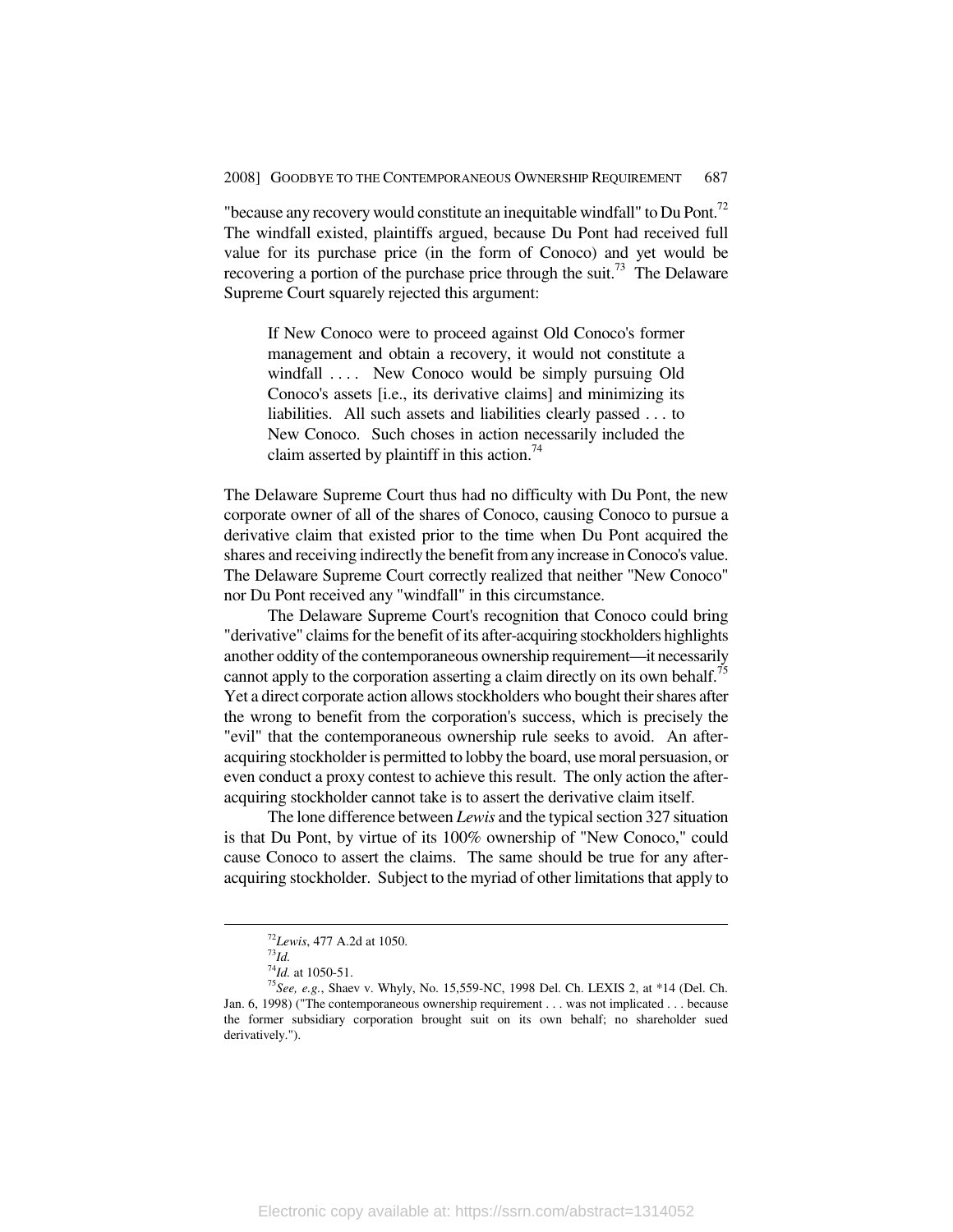derivative actions, an after-acquiring stockholder should be able to file suit to compel the corporation to assert a claim. The "windfall" theory for the "evil" of an after-acquiring stockholder bringing a derivative action does not hold together.

#### E. *Preventing Strike Suits*

The justification offered most recently by the Delaware courts for the continuous ownership rule is the goal of preventing "strike suits." While the Delaware cases that first mentioned the "strike suit" concept treated it as synonymous with the tactic of buying shares to assert a claim,  $\frac{76}{10}$  more recent cases have presented it as a separate concept in the modern sense of bringing meritless claims for their settlement value.<sup>77</sup> In a February 2008 opinion, for example, the Delaware Supreme Court commented that "[o]ver time, the stockholder derivative action became stigmatized as a 'refuge of strike suit artists specializing in corporate extortion.<sup>"78</sup> The court then stated that section 327 was passed "[i]n response" to this development.<sup>79</sup>

In the same way that section 327 cannot logically address "litigious motives," section 327 likewise cannot logically prevent "strike suits." Section 327 does not distinguish in any way, shape or form between meritless or meritorious claims. It bars any suit by an after-acquiring stockholder,

 <sup>76</sup>*See* Ala. By-Prods. Corp. v. Cede & Co., 657 A.2d 254, 264 n.12 (Del. 1995) ("The longrecognized policy behind Section 327 is to prevent strike suits whereby an individual purchases stock in a corporation with purely litigious motives, i.e., for the sole purpose of prosecuting a derivative action to attack transactions which occurred prior to the purchase of stock."); Schreiber v. Bryan, 396 A.2d 512, 516 (Del. Ch. 1978) ("The policy behind the Statute and the Rule is to prevent so-called 'strike suits' whereby individuals purchase shares in a corporation with litigious motives."); Jones v. Taylor, 348 A.2d 188, 191 (Del. Ch. 1975).

Turning to the policy behind § 327, it is well recognized that the section was enacted to eliminate strike suits and other abuses which developed along with the derivative suit. The purpose of the rule requiring the plaintiff to be a shareholder at the time of the transaction of which he complains is to prevent what is considered to be a wrong, namely, the purchasing of shares in order to maintain a derivative action so as to attack a transaction which occurred prior to the purchase of stock.

*Id.* (citations omitted). *<sup>77</sup>See* Conrad v. Blank, 940 A.2d 28, 41 (Del. Ch. 2007); Feldman v. Cutaia, No. 1656-VCL, 2007 Del. Ch. LEXIS 111, at \*43 n.64 (Del. Ch. Aug. 1, 2007), *aff'd*, 951 A.2d 727 (Del. 2008). 78Schoon v. Smith, 953 A.2d 196, 203 (Del. 2008) (quoting Carol B. Swanson, *Juggling* 

*Shareholder Rights and Strike Suits in Derivative Litigation: The ALI Drops the Ball*, 77 MINN. L. REV. 1339, 1348 (1993)). 79*Id.*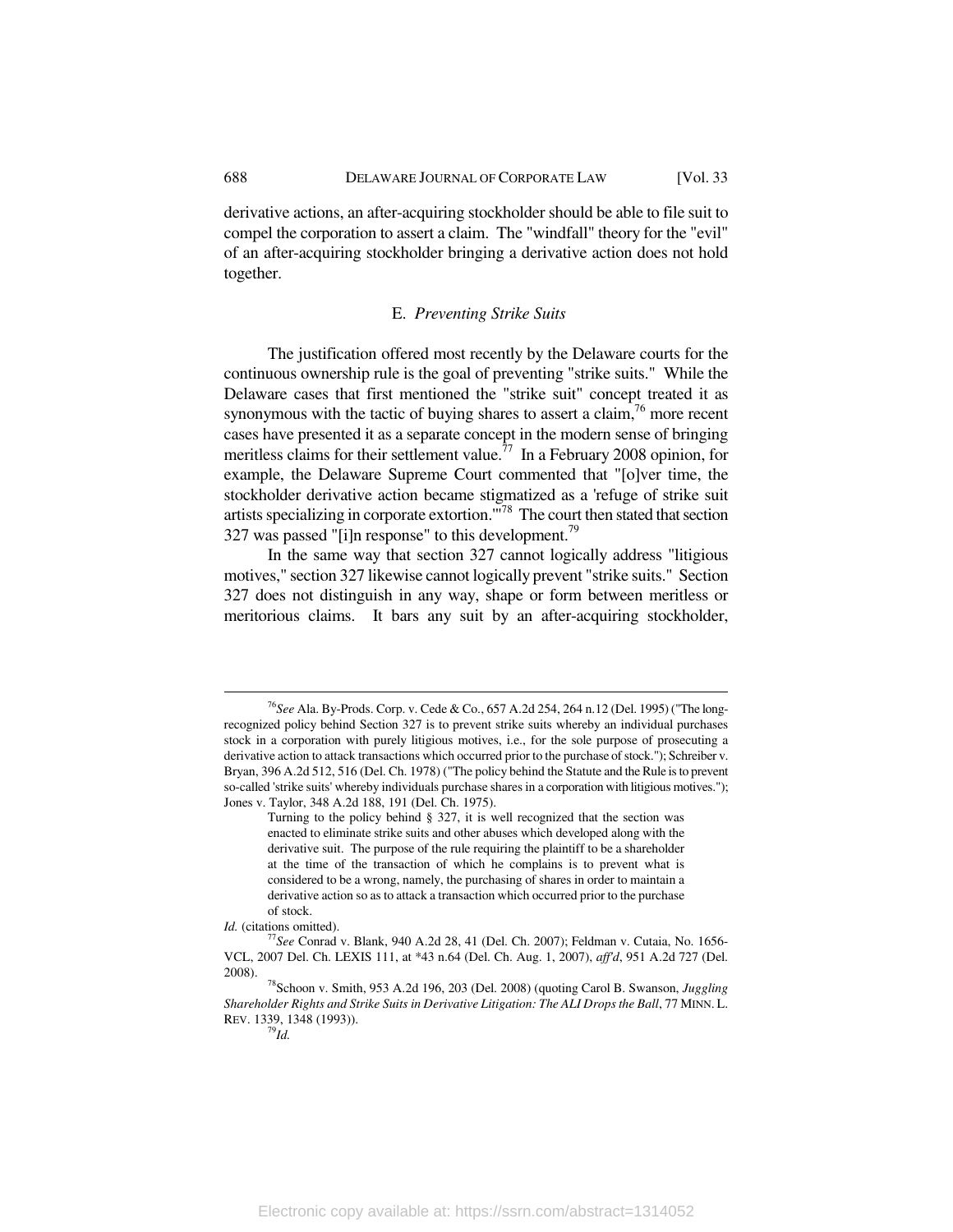regardless of merit. There is thus no direct connection between section 327 and an anti-strike suit purpose.

It is possible that section 327 implies a legislative determination that derivative actions by after-acquiring stockholders lack merit and impose a net cost on corporations, the courts, and society such that they, but not other derivative actions, should be eliminated. In other words, the existence of section 327 implies that derivative actions by after-acquiring stockholders have less merit than other derivative claims and, unlike other derivative actions, are harmful.

It is unclear what empirical basis the General Assembly had in 1945 for such a conclusion. None appears in Professor Folk's 1967 report. There also does not appear to be any empirical basis for such a conclusion today. Absent contrary evidence, the logical expectation would be that claims brought by after-acquiring stockholders, on the whole, should not be significantly different than claims brought by existing stockholders. Some would have merit; others would not. If anything, a stockholder purchasing shares with "litigious motives" might be expected to have identified a relatively strong claim so as to make it worthwhile to expend funds both to purchase the shares and to bring the case.

Generally speaking, the types of claims asserted in cases in which the Delaware courts have entered dismissals based on section 327 do not appear facially different, substantially weaker, or otherwise less meritorious than other derivative claims. To the contrary, on several occasions the Delaware Court of Chancery has applied section 327 to bar certain claims, while permitting parallel or similar claims based on later conduct to proceed.<sup>80</sup>

The Delaware practice of permitting a new derivative plaintiff to be substituted into the case when a contemporaneous ownership issue arises further indicates that after-acquiring stockholders are not bringing inherently weaker or harmful claims.<sup>81</sup> If the claims brought by after-acquiring stockholders were inherently different and harmful, then the courts would not permit another plaintiff to pick up and carry forward with the litigation.

 <sup>80</sup>*See, e.g.*, *Conrad*, 940 A.2d at 42-43 (finding plaintiff had stated viable claims except where barred by section 327); Saito v. McCall, No. 17,132-NC, 2004 Del. Ch. LEXIS 205, at \*22- 33 (Del. Ch. Dec. 20, 2004), *reprinted in* 30 DEL.J. CORP. L. 650, 659-64 (2005) (finding plaintiff had stated some viable claims but others were barred by section 327). 81*See, e.g.*, *In re* Maxxam, Inc./Federated Dev. S'holders Litig., 698 A.2d 949, 951 (Del.

Ch. Sept. 10, 1996) (permitting substitution of new derivative plaintiff seven years after the derivative suit originally was filed); Michelson v. Duncan, No. 5052, 1980 Del. Ch. LEXIS 511, at \*5 (Del. Ch. Apr. 1, 1980) (allowing new derivative plaintiff to intervene after original plaintiff was disqualified).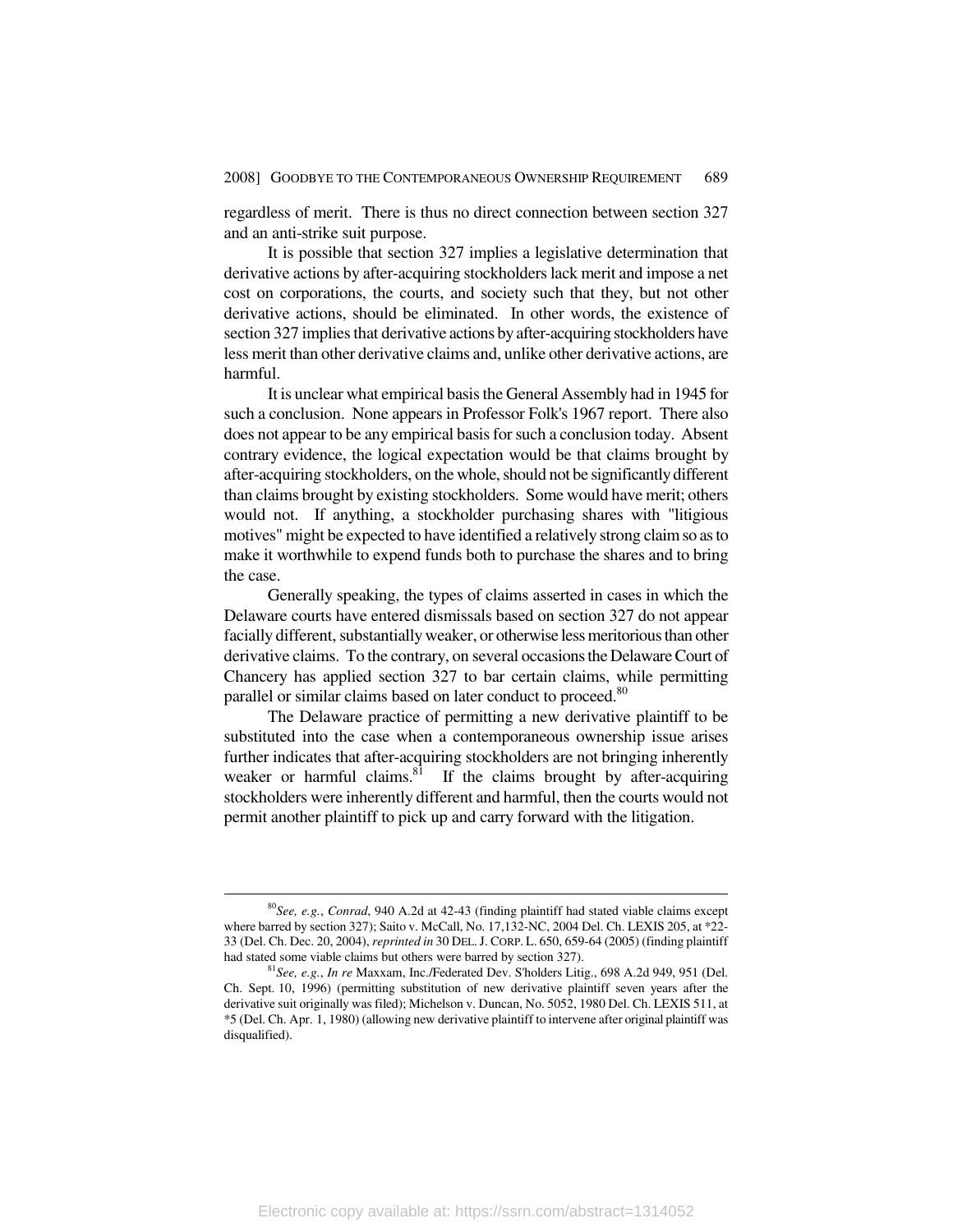Conversely, experience has shown that enterprising plaintiffs' counsel can circumvent the contemporaneous ownership requirement through the expedient of having a stable of potential plaintiffs, each of whom holds a small number of shares in a large number of issuers and who can be counted on to lend their name to a lawsuit when the attorney calls. $82$  It is not clear why the DGCL should accept these stockholders as statutorily acceptable plaintiffs but reject after-acquiring stockholders.

There is thus considerable reason to question the implicit premise of section 327 that derivative actions by after-acquiring stockholders are worse than other derivative actions and should be eliminated. Rather, section 327 functions simply to reduce the overall amount of derivative litigation.

Section 327 reduces derivative litigation across the board by rendering finite the universe of stockholders who potentially can bring a derivative claim at the time the wrong occurs. Over time, through purchases and sales of shares, including the ordinary trading of a public float, the universe of stockholders with standing to sue shrinks. This, in turn, results in fewer derivative suits, regardless of their potential merit.

This approach has real costs for the monitoring of fiduciary behavior and enforcing of fiduciary standards. As then-Chancellor William T. Allen observed in 1996, "[I]t is likely that in a public corporation there will be less shareholder monitoring expenditures than would be optimum from the point of view of the shareholders as a collectivity."83 Because all stockholders do not engage in monitoring, the vigorous efforts of some stockholders are essential to the health of the corporate system.

Derivative actions play a significant role in the monitoring of corporate actors.84 As Professor Folk explained in his 1967 report, "The ultimate justification for derivative actions both actual and threatened, is their deterrent effect upon insiders tempted to misuse their positions of trust. Severe restrictions upon effective suits cut down the incentive they afford."<sup>85</sup> Delaware courts regularly praise derivative lawsuits, for example, as "potent tools to redress the conduct of a torpid or unfaithful management."<sup>86</sup> They

 <sup>82</sup>*See, e.g.*, *In re* SS & C Techs., Inc. S'holders Litig., 948 A.2d 1140, 1145 (Del. Ch. 2008) (considering motion for sanctions against one of a "web of small investment partnerships" that "filed an unusually large number of stockholder lawsuits [and] . . . are also consistently represented by [plaintiffs' counsel]"). 83Bird v. Lida, Inc., 681 A.2d 399, 403 (Del. Ch. 1996).

<sup>84</sup>*See* Agostino v. Hicks, 845 A.2d 1110, 1117 (Del. Ch. 2004) (explaining the need to balance limitations on the derivative action "with the realization that shareholder policing, via derivative actions, is a necessary check on the behavior of directors").<br><sup>85</sup>FOLK, *supra* note 5, at 105.<br><sup>86</sup>Aronson v. Lewis, 473 A.2d 805, 811 (Del. 1984), *overruled in part by* Brehm v. Eisner,

<sup>746</sup> A.2d 244 (Del. 2000).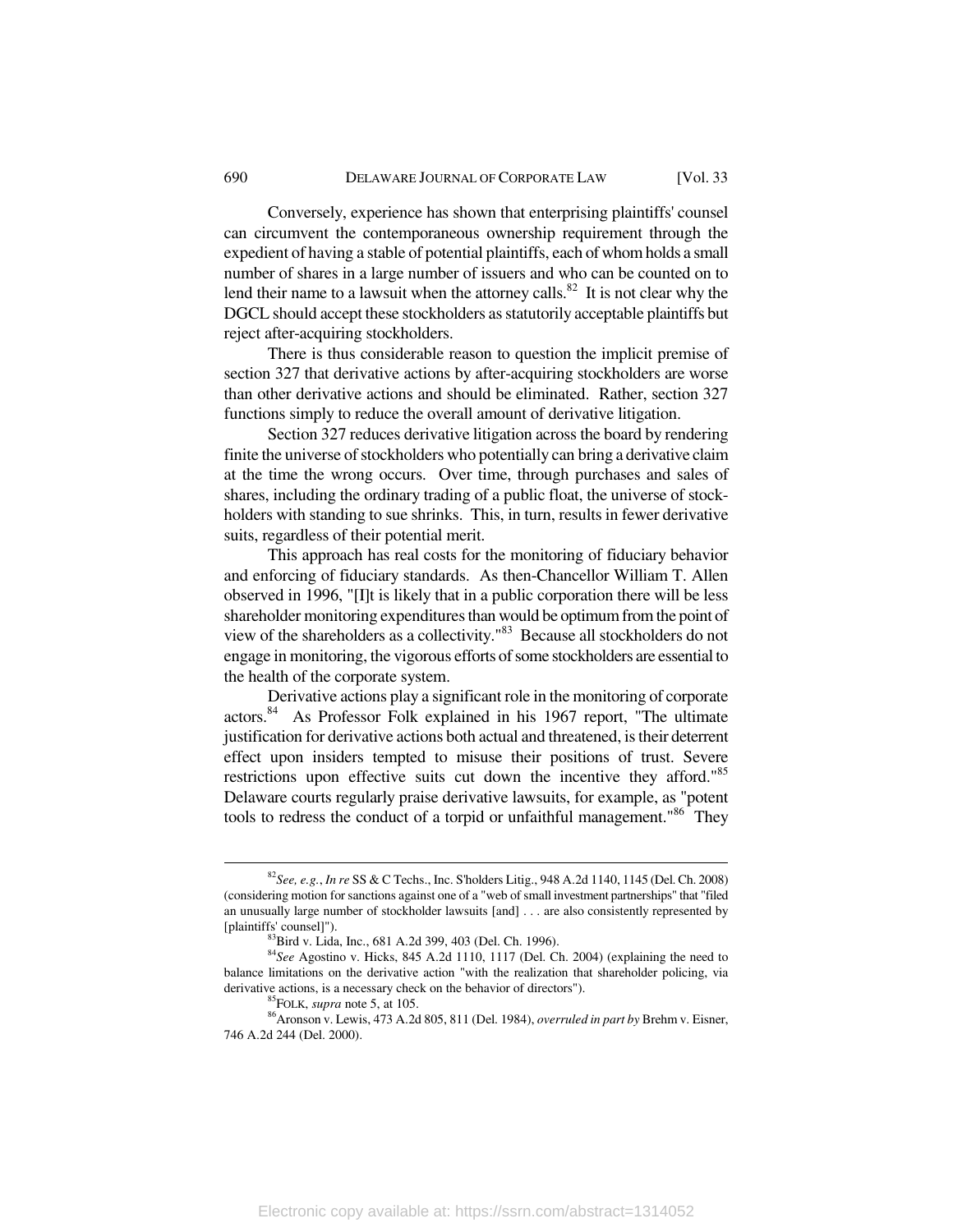also have been described as "a necessary check on the behavior of directors that serve in a fiduciary capacity."87 Professor Folk wrote in his 1967 review that "the premise . . . that all shareholder suits are undesirable and should be discouraged" was explicitly "rejected by this Report."<sup>88</sup>

A rule that denies standing to all after-acquiring stockholder-plaintiffs limits the number of stockholders who can effectively monitor and seek to remedy corporate wrongdoing. The result is less protection against corporate wrongdoing than otherwise would exist, and a greater chance that wrong-doing will go undiscovered and unremedied. By arbitrarily fixing and then shrinking the pool of stockholders who can bring derivative claims, section 327 exacerbates the agency costs inherent in the corporate form.

If derivative actions promote firm value, even marginally, then a rule that forecloses some number of both meritorious and meritless derivative actions will, all things being equal, inherently transfer some degree of wealth from corporations to the individuals who commit corporate wrongs.<sup>89</sup> This wealth transfer to wrongdoers is the true "windfall" created by section 327.

It is impossible to square the existence of the derivative action and judicial praise of its benefits with a rule that arbitrarily and indiscriminately reduces the overall number of derivative actions without regard to their merit. Section 327 thus cannot be justified as a protection against strike suits. Once again, the rule fails to serve its avowed purpose.

#### V. THE REALITIES OF MODERN DERIVATIVE LITIGATION

Leaving aside its lack of a coherent purpose, the contemporaneous ownership requirement is unnecessary in the context of modern derivative litigation. From the defendants' standpoint, there are already numerous avenues available to dispose of derivative actions. From the plaintiffs'

<sup>&</sup>lt;sup>87</sup>Agostino, 845 A.2d at 1117.<br><sup>88</sup>FOLK, *supra* note 5, at 97.<br><sup>89</sup>As a simplistic example, assume a world in which sixty out of one hundred derivative actions have merit and would generate net value for the corporation. These figures are purely hypothetical and are included only to illustrate the concept. I make no claim as to the relative number of derivative actions that have merit. Certainly any study of the subject would need to take into account the typical flurry of derivative actions that are filed in various fora relating to the same alleged wrong, but which typically reduce ultimately to a single consolidated proceeding. Further assume that the contemporaneous ownership rule eliminates five percent of all derivative actions. Given that the rule operates without regard to the merit of the underlying claim, the rule would eliminate three meritorious derivative actions and only two meritless derivative actions. All other things being equal, the rule would produce a net loss of corporate wealth. The situation obviously is reversed if most derivative actions are meritless or otherwise generate a net loss for the corporation.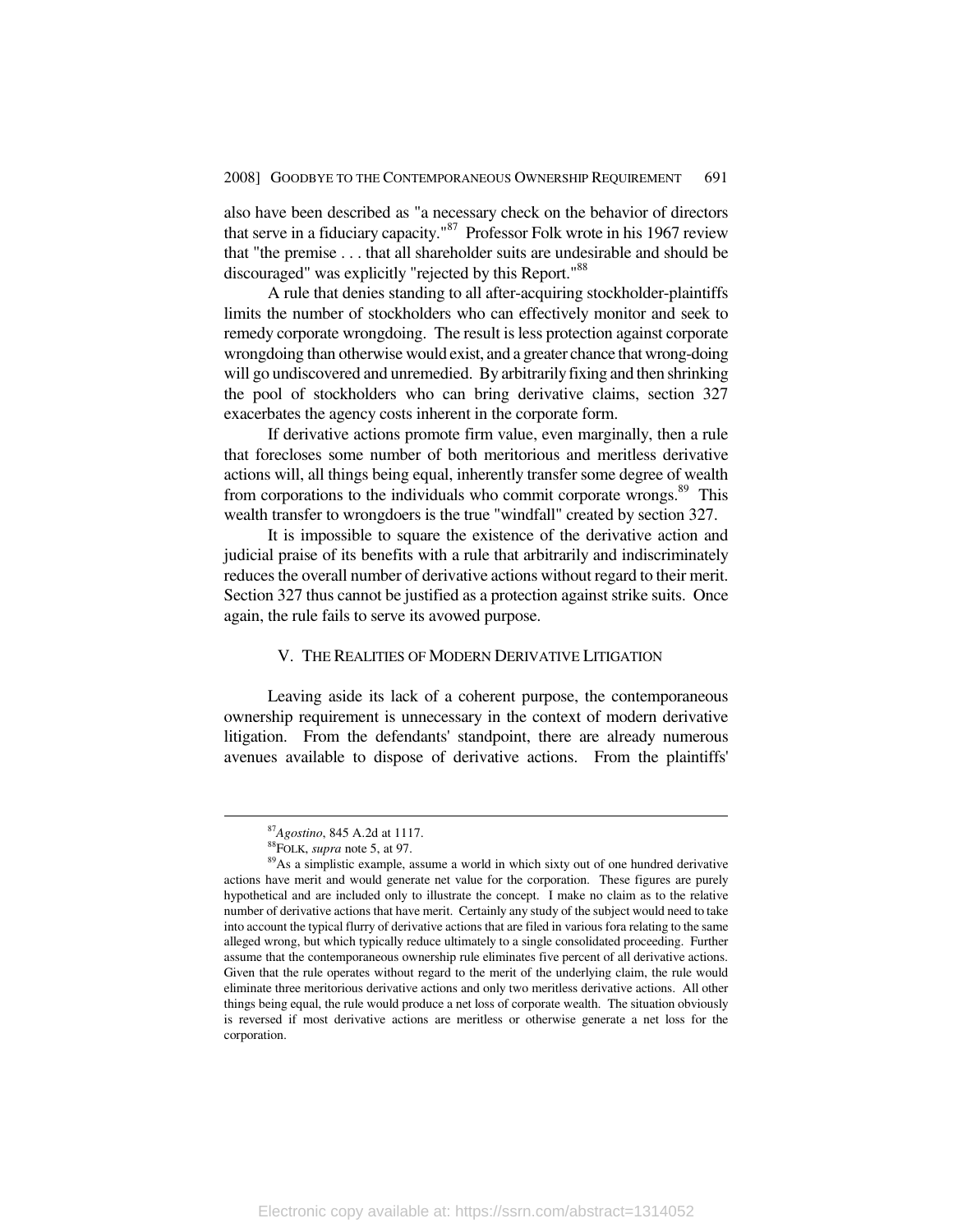standpoint, the rule is largely a random inconvenience for lawyer-driven claims.

So significant are the limitations on a stockholder's ability to bring a derivative action that the defendants' success in characterizing an action as derivative (rather than direct) "may be outcome-determinative."<sup>90</sup> As in any action, defendants can move to dismiss a derivative lawsuit pursuant to Delaware Court of Chancery Rule 12(b)(6) for failure to state a claim upon which relief can be granted. More importantly, defendants can move to dismiss under Delaware Court of Chancery Rule 23.1, thereby invoking the far more powerful requirement that the plaintiff either have made a pre-suit demand on the board of directors to remedy the wrong (thereby conceding the independence of the board to consider the demand) or demonstrate that demand on the board would be futile because at least half of the board is not disinterested or independent.<sup>91</sup> The plaintiff must make this showing with "particularity" and without the benefit of discovery.<sup>92</sup> It is not an easy motion to survive. Even if the plaintiff runs this gauntlet, the corporation retains the right to form a special litigation committee comprised of independent directors to investigate and decide what to do with the claim, including potentially dismiss it on the merits.<sup>93</sup>

It is certainly true that "[d]erivative suits may be brought for their nuisance value, the threat of protracted discovery and litigation forcing settlement and payment of fees even where the underlying suit has modest merit."<sup>94</sup> However, given the existence of powerfully pro-defendant Rule 23.1 jurisprudence, a deep respect for the business judgment rule, and the ultimate fallback of a special litigation committee, defendants in Delaware simply do not need the additional protection of the contemporaneous ownership requirement. If defendants are especially concerned about a particular stockholder having improper motives, they have the power to challenge his suitability to serve as a derivative plaintiff. $95$ 

From the plaintiffs' side, the contemporaneous ownership requirement ignores the practical reality, readily recognized by Delaware courts, that plaintiffs' counsel and not their nominal stockholder clients are the driving

<sup>&</sup>lt;sup>90</sup>Tooley v. Donaldson, Lufkin & Jenrette, Inc., 845 A.2d 1031, 1036 (Del. 2004).<br><sup>91</sup>See DEL. CT. CH. R. 23.1(a).

<sup>&</sup>lt;sup>92</sup>*Id.* 34.4.88 92*Jd.* 92*Id.* 93.4.805 A.2d 1110, 1116 (Del. Ch. 1996).<br><sup>94</sup>*Id.* at 1117 n.16 (quoting Joy v. North, 692 F.2d 880, 887 (2d Cir. 1982)).

<sup>&</sup>lt;sup>95</sup>See, e.g., *In re Dairy Mart Convenience Stores*, Inc., No. 14,713, 1999 Del. Ch. LEXIS 94, at \*31-35 (Del. Ch. May 24, 1999), *reprinted in* 25 DEL. J. CORP. L. 411, 429-30 (2000) (challenging motivations and suitability of derivative plaintiff that was a competitor of nominal defendant corporation).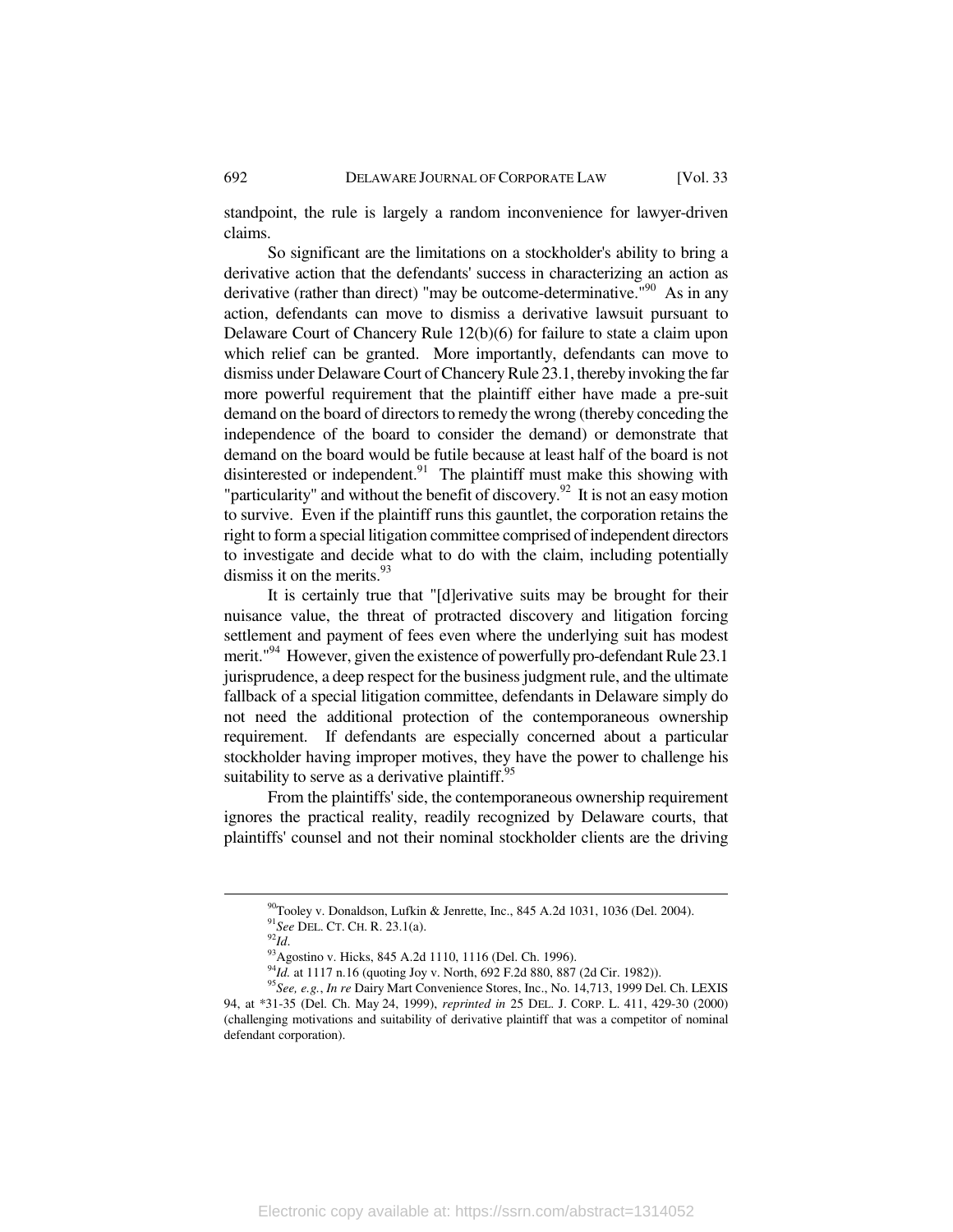force behind derivative litigation.<sup>96</sup> This is true to the point where a law firm has been permitted to continue in a case without a client.97 In the *New Valley* decision,<sup>98</sup> two derivative complaints were consolidated and the lawyers for the two plaintiffs appointed co-lead counsel.<sup>99</sup> One of the plaintiffs was dismissed from the lawsuit, leading to a dispute over whether his lawyers could remain in the case.<sup>100</sup> The Delaware Court of Chancery permitted the dismissed plaintiff's counsel to continue without a client based on the unique nature of a derivative action, which it described as "brought on behalf of, and to benefit, not simply the lead plaintiff in the action" but rather "for the benefit of the company and its stockholders."<sup>101</sup>

In cases falling short of the extreme *New Valley* situation, the contemporaneous ownership requirement is often an inconvenience. As noted, when the issue arises, counsel is usually permitted to substitute a new derivative plaintiff, even years into the case.<sup>102</sup> Thus, the rule only has substantive impact when a replacement plaintiff cannot be found. This, of course, is most likely to happen when a long time has passed since the challenged transaction took place. This is also precisely the situation when defendants already enjoy protection from statutes of limitations<sup>103</sup> and the doctrine of laches.<sup>104</sup> As a protection against stale claims, the contemporaneous ownership rule is thus redundant.

Given these factors, the substantive impact of the contemporaneous ownership rule is frequently small and largely random. Rather than dismissals

 <sup>96</sup>*See, e.g.*, Cal. Pub. Employees' Ret. Sys. v. Coulter, No. 19,191-NC, 2004 Del. Ch. LEXIS 64, at \*13-15 (Del. Ch. May 26, 2004) (limiting discovery from derivative plaintiff); *In re*  Fuqua Indus., Inc. S'holder Litig., 752 A.2d 126, 133 (Del. Ch. 1999) (declining to disqualify derivative plaintiff who had only a basic understanding of claims). "[T]he mere fact that lawyers pursue their own economic interest in bringing derivative litigation cannot be held as grounds to disqualify a derivative plaintiff." *Id.* <sup>97</sup>*In re* New Valley Corp. Derivative Litig., No. 17,649-NC, 2004 Del. Ch. LEXIS 107, at

<sup>\*26 (</sup>Del. Ch. June 28, 2004), *reprinted in* 30 DEL. J. CORP. L. 306, 316-17 (2005).<br><sup>98</sup>*Id.* at \*27, *reprinted in* 30 DEL. J. CORP. L. at 317.<br><sup>99</sup>*Id.* at \*3-4, *reprinted in* 30 DEL. J. CORP. L. at 307.<br><sup>100</sup>*Id.* at

to enter the litigation years after its commencement). 103*See* Halpern v. Barran, 313 A.2d 139, 141 (Del. Ch. 1973) ("It is by now firmly established that the three-year statute of limitations applies to shareholder derivative actions which seek recovery of damages or other essentially legal relief."); *see also* DEL.CODE ANN. tit. 10, § 8106 (2008) (setting forth applicable statute of limitations). 104*See* Fed. United Corp. v. Havender, 11 A.2d 331, 343 (Del. 1940) (noting that the

equitable doctrine of laches barred a shareholder from bringing a claim after a delay of only two months).